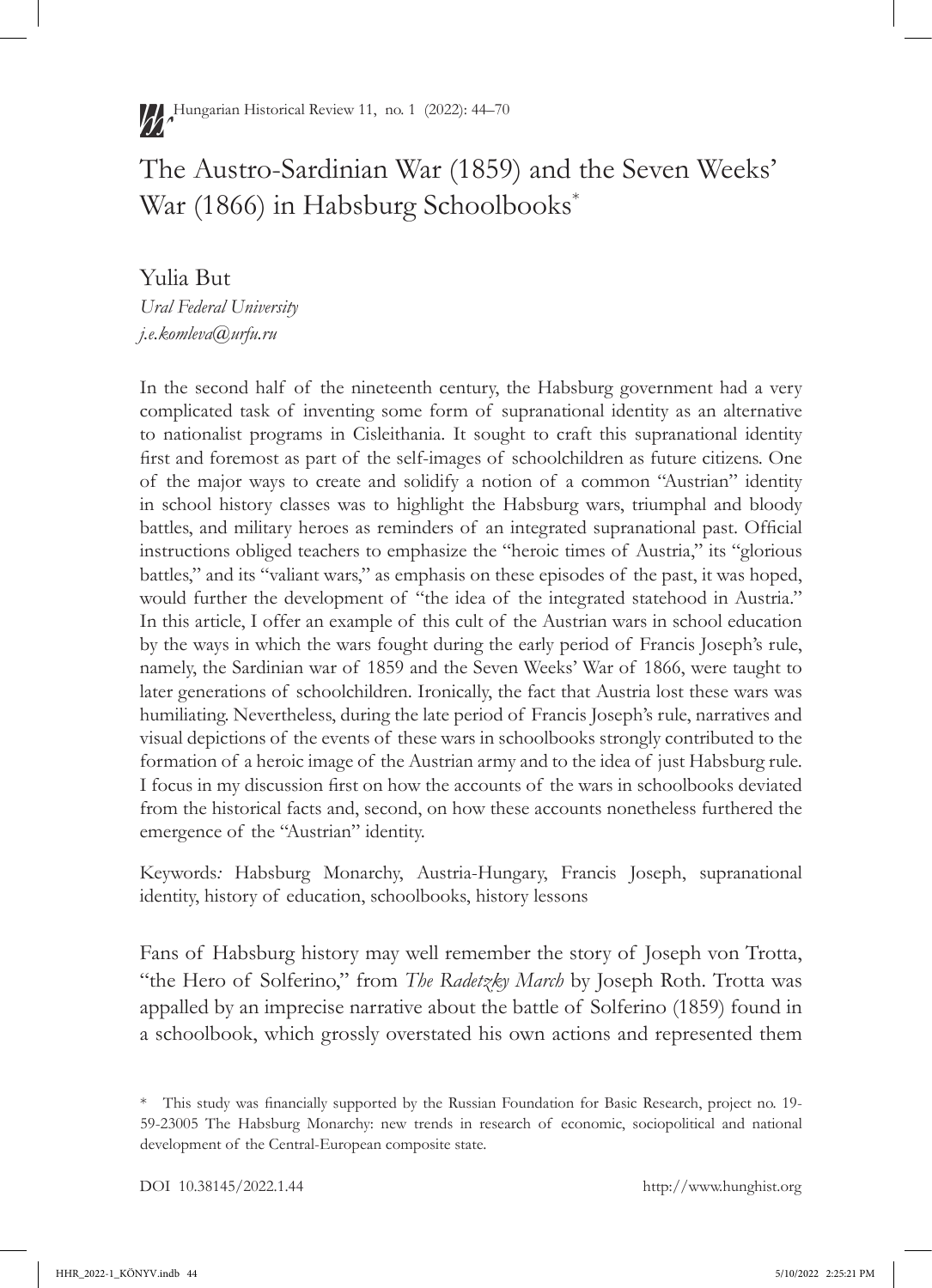as great heroic deeds. Trotta found the situation intolerable, although people around him, including the emperor himself, delicately explained him that the story "is for children," and "all historic events are rewritten for school use." Moreover, they assured him, this was the "proper" way of doing things.<sup>1</sup>

It is true that history schoolbooks represent a peculiar type of source. Like hardly any other medium, schoolbooks, which remain formative teaching aids in history instruction and civic education, convey official and quasi-official images of history to certain age groups of children and young people within the compulsory schooling setting.<sup>2</sup> Given their broad impact, schoolbooks have long been used in the service of the prevailing ideology and rhetoric. Political elites quickly understood that national memory could be most easily constructed in history classes which presented current issues in their (alleged or constructed) historical context. They also realized that public mass schooling inculcated a sense of national unity in pupils, as well as loyalty and obedience.<sup>3</sup> For these reasons, history schoolbooks were broadly used by European governments as early as the nineteenth century in the invention and consolidation of a previously non-existent sense of national cohesion.4

Scholarship on civic education in Europe and the United States shows that many states saw public education as an essential tool for crafting national identity and national loyalty, which were by no means innate, the claims of primordialists notwithstanding. Eugene Weber and James Lehning argued that schools were a central force in cultivation of the patriotic loyalty of future French citizens.5 Troy Paddock claims that public education in imperial Germany served as a robust tool to build loyalty to the newly founded united empire.<sup>6</sup> Paula Fass and Christina Ziegler-McPherson show that American educators of the nineteenth century utilized English and history courses in order to Americanize a diverse population and create a sense of loyalty to the state.7 Similar efforts were made to Russify and nurture patriotic sentiment among the subjects of the polyethnic Russian Empire.8

<sup>1</sup> Roth, *The Radetzky March*, 7–10.

<sup>2</sup> Weber, *Camillo Cavour*, 13.

<sup>3</sup> Cvrček, *Schooling under Control,* 3–4.

<sup>4</sup> Weber, *Camillo Cavour*, 13–16.

<sup>5</sup> Weber, *Peasants into Frenchmen*; Lehning, *To be a Citizen*.

<sup>6</sup> Paddock, *Creating the Russian Peril.*

<sup>7</sup> Fass, *Outside In: Minorities and the Transformation of American Education;* Ziegler-McPherson, *Americanization in the States*.

<sup>8</sup> Komleva, "Obrazovatelnaya politika Rossiyskoy imperii."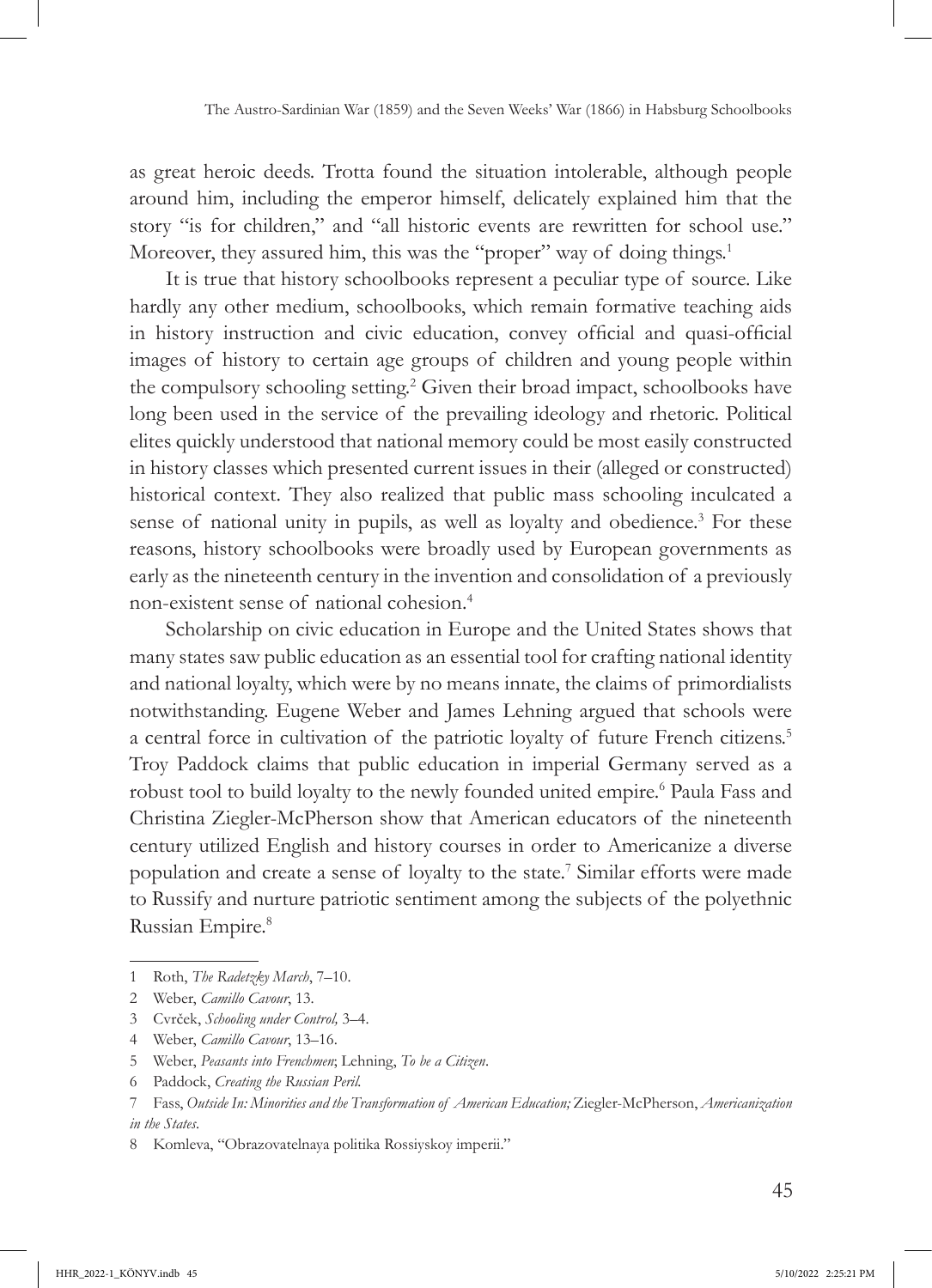The creation of a patriotic and loyal citizenry was likewise one of the main concerns of the Habsburg government in Austria-Hungary. The Habsburg Monarchy faced the complicated task of inventing some form of supranational identity as an alternative to the programs of national elites, who had challenged the state's cohesion. The government identity politics exemplified an intended fabrication of history and myths to be used first and foremost to shape the selfimages of schoolchildren as future citizens.<sup>9</sup> Roth's character was right when he complained about the "pack of lies" in his son's reader: historical images in schoolbooks were narrated so as to foster patriotic feelings and dynastic loyalty in schoolchildren, and as part of this, exaggerations and understatements were not only permissible, but even welcome.

Habsburg identity politics and its effects on the society of the Dual Monarchy have long been the focus of academic discussion. Many prominent scholars published works on the development of Habsburg culture and civil society with a focus on the complexity of national identity.10 Their findings have led to a crucial revision of the previous assessments in the nationalist literature. The latter tended to define the Habsburg Empire as a kind of anacronism compared to the European nation states and a "prison of nations,"11 which appeared unable to address the nationality conflicts facing it in the nineteenth century. In contrast, revisionist studies offer strong evidence that the Empire and its institutions were of great importance for its population, which showed a high degree of engagement. The recent book by Pieter Judson on "how countless local societies across central Europe engaged with the Habsburg dynasty's efforts to build a unified and unifying imperial state"<sup>12</sup> summarizes the most important finding of the revisionist works.

Moreover, the recent studies have shown that, despite their prominence in political parties, legislative institutions, and the press, national elites largely failed to awaken passionate attachments to national identity among the larger part of the population of Cisleithania.13 During the last decades of the Dual Monarchy,

<sup>9</sup> For more details on the Habsburg schooling politics, see Bruckmüller's studies: "An Ehren und an Siegen reich"; *Nation Österreich*; "Patriotic and National Myths"; "Patriotismus und Geschichtsunterricht." 10 Due to the lack of space I will mention just a few of the relevant works: Cohen, T*he Politics of Ethnic Survival*; King, *Budweisers into Czechs and Germans*; Rozenblit, *Reconstructing a National Identity*; Puttkamer, *Schulalltag und nationale Integration in Ungarn*; Bruckmüller, *Nation Österreich*; Judson, *Guardians of the Nation*; Unowsky, *The Pomp and Politics*; Zahra, *Kidnapped Souls.*

<sup>11</sup> Talmon, *Myth of the Nation*, 133.

<sup>12</sup> Judson, *The Habsburg Empire*, 4.

<sup>13</sup> Judson, *Guardians of the Nation*; Zahra, *Kidnapped Souls*; King, *Budweisers into Czechs and Germans*.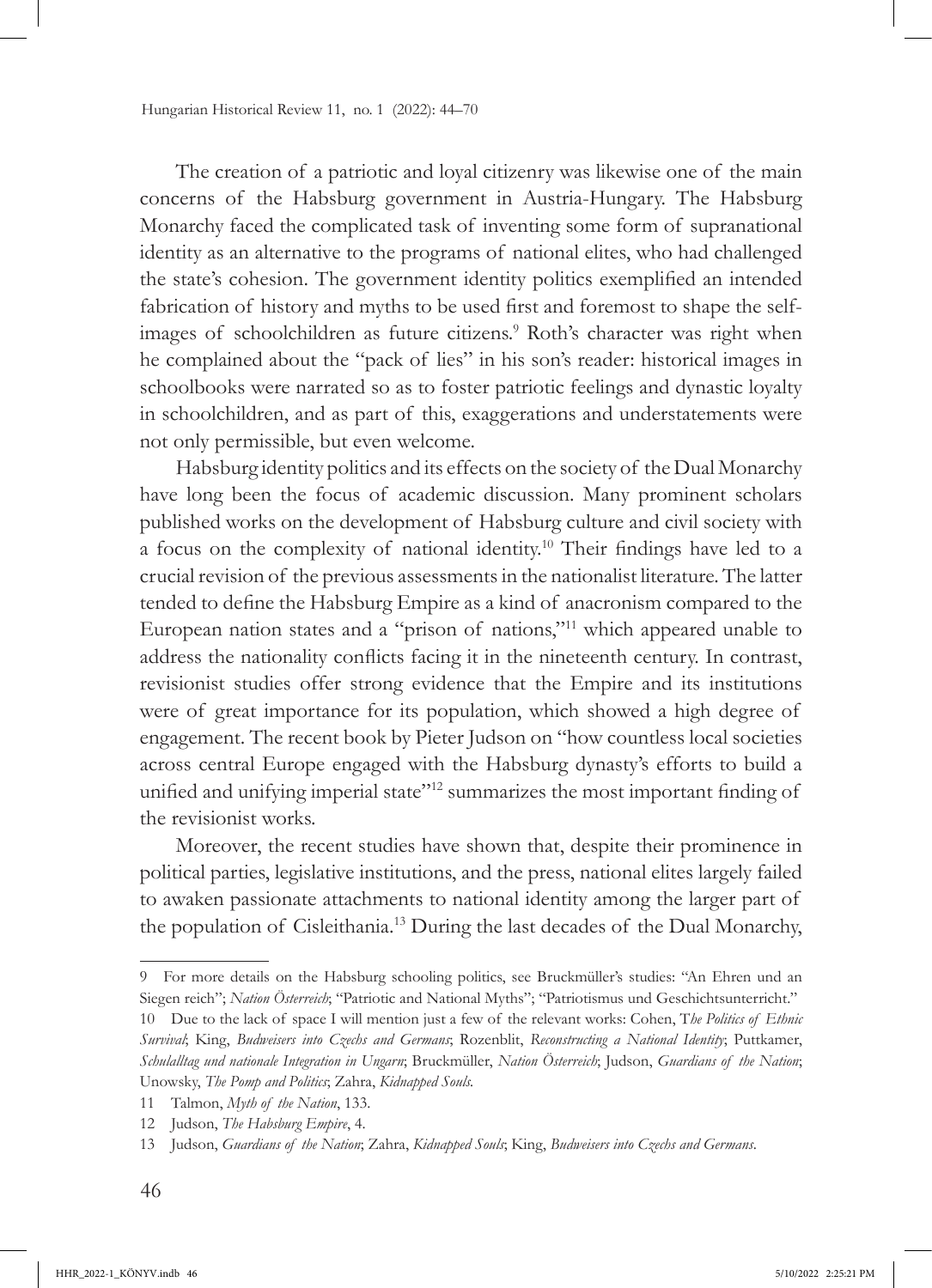nationalists had to fight against apparent indifference to the national causes, and they were met with general loyalty to Habsburg non-national institutions and an embrace of multilingualism in the public and private spheres. Many researchers have stressed the paradoxically sustainable phenomenon of massive loyalty to the emperor and the ruling dynasty, the so-called *Kaisertreue,* which contributed significantly to the cohesion of the Habsburg Empire and moved its peoples look for options to preserve the unified state.<sup>14</sup> This loyalty to the multinational empire was largely due to the various measures adopted and implemented by the Habsburg government and administration. Although in the traditional (national) literature, these measures were usually assessed as too limited and backward as responses to the challenges posed in the era of nationalism15 (a view which is still shared by some recent researchers),<sup>16</sup> the revisionists tend to attach greater value to the efforts of Habsburg officials to achieve cohesion among the population of the composite state. A number of excellent works examine commemoration and celebration practices in the Habsburg Empire as a means of fostering loyalties to the state and the dynasty, as well as "invented traditions" at the Viennese court and the complex array of symbols which were intended psychologically to consolidate the citizens of the monarchy.17

In 1849, the Habsburg government embarked on a program that would lead to the creation of the most advanced and cutting-edge state schooling system in Europe.18 The structure and core principles of this system, which included the principle of equal language rights, are discussed in detail by Helmut Engelbrecht, Gary Cohen, and Hannelore Burger.19 Other scholars consider the important issue of the certification and translation of schoolbooks in their studies, as well as the content of history textbooks that was appropriate and reliable in the view of the Viennese Ministry of Culture and Education.20 Scott Moore's brilliant

<sup>14</sup> Sugar, *The Nature of the Non-Germanic Societies*; Fischer-Galati, *Nationalism and Kaisertreue*; Ingrao, *The Habsburg Monarchy*, 2; Unowsky, *The Pomp and Politics*, 181–82; Judson, *The Habsburg Empire*, 100.

<sup>15</sup> Jászi, *The Dissolution of the Habsburg Monarchy*, 436–55.

<sup>16</sup> Nemes, *Once and Future Budapest*, 185–86.

<sup>17</sup> *Commemorations: the Politics of National Identity*; *Staging the Past*; Grossegger, *Der Kaiser Huldigungs Festzug*; Unowsky, *The Pomp and Politics*.

<sup>18</sup> Puttkamer, "Framework of Modernization," 20.

<sup>19</sup> Engelbrecht, *Geschichte des österreichischen Bildungswesen*; Cohen, *Education and Middle-class Society*; Burger, *Sprachenrecht und Sprachengerechtigkeit*.

<sup>20</sup> Hofeneder und Surman, *"*Wissen übersetzen"; Almasy, "Setting the canon."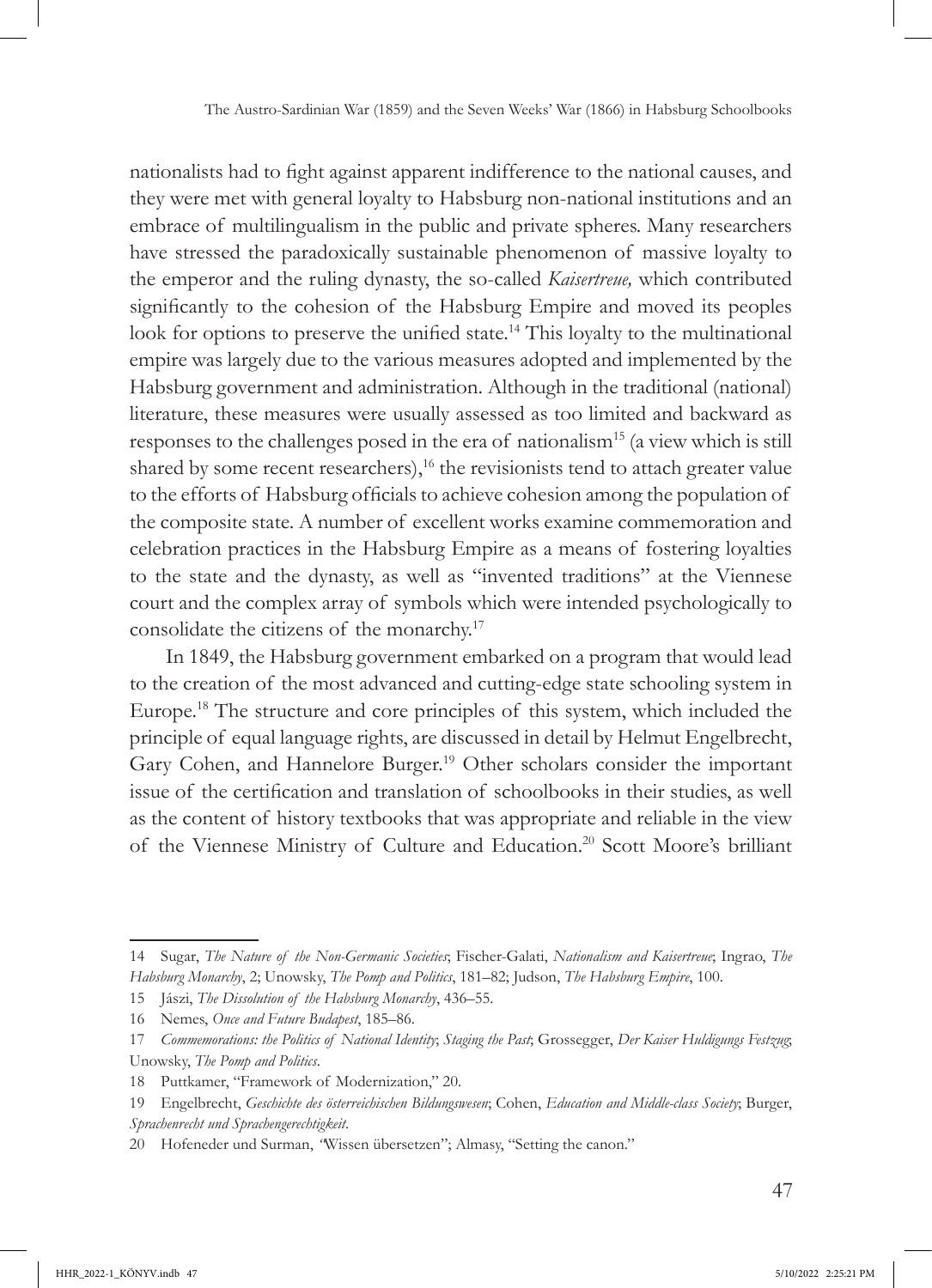study explores how the civic education was utilized in Habsburg schools to cultivate the patriotism of its peoples and forge a complex, "layered" identity.<sup>21</sup>

One of the major themes of the patriotic version of the Habsburg past that was presented in schools was wars: narratives about the triumphal and bloody battles waged by the Austrian army and its military heroes were exploited as reminders of the shared supranational past of the Habsburg peoples. According to the *Instructions for Classes in the Gymnasien of Austria* (1884), emphasis was to be placed on "the heroic time of Austria" and "its glorious battles and valiant wars," for they were "the moments through which the consciousness of common belonging to the peoples united under the scepter of Habsburgs" was awakened, and "the idea of an integral statehood in Austria" was developed.22 Stories about wars helped convey the memory of a common "glorious past under Habsburgs" through the emphasis that was placed on the triumphant battles, which had required united efforts. There was also room for mention of the bloodbaths and massacres that the the peoples of the monarchy had survived together and preserved in their collective memories as outrages and injustices inflicted by an external common enemy. Commemoration of the whole train of glorious military commanders who fought at the service of Habsburgs functioned as a means of offering narrative embodiments of the symbols of the "supranational" Austrian identity.23 Along with the military heroes Prince Eugène of Savoy and Archduke Karl (who were the figures of Habsburg military history who were the most vigorously glorified by the Viennese court), Joseph Radetzky developed into the most prominent military hero in imperial Austria as early as the midnineteenth century. The latter functioned, according to Laurence Cole, as "the symbol of a patriarchal, conservative, patriotic ideology that wished to subsume class and national conflicts within a discourse of loyalty."<sup>24</sup>

In the discussion below, I focus on the narratives in Cisleithanian schoolbooks published between the 1860s and the 1910s about the wars in which the Austrian monarchy fought during the period of neo-absolutism, or in other words, the Austro-Sardinian war of 1859 and the Austro-Prussian-Italian war of 1866 (otherwise known as the Seven Weeks' War). Both wars represented a vulnerable episode in the history of the Habsburg monarchy. The Habsburg forces failed miserably, suffering heavy losses, and the empire had to cede its vast

<sup>21</sup> Moore, *Teaching the Empire.*

<sup>22</sup> *Instructionen für den Unterricht*.

<sup>23</sup> Riesenfellner, *Zeitgeschichtelabor*, 92.

<sup>24</sup> Cole, *Military Culture*, 106.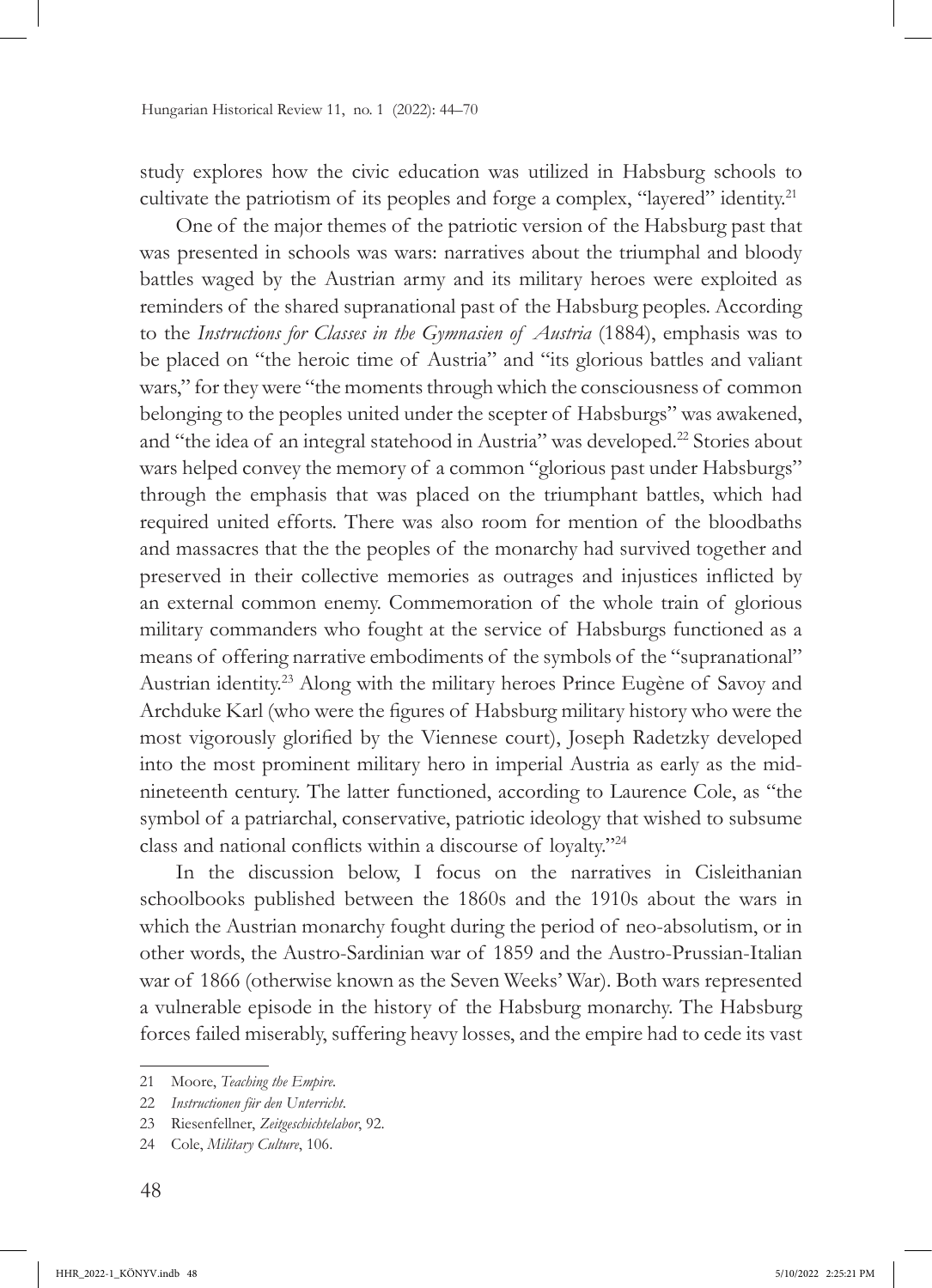Italian territories to Sardinia and its supremacy in the German Confederation to Prussia.25 Some researchers even consider the defeat at Königgrätz "the death of the army."26 It is easy to exploit narratives concerning wars in which one's country emerged victorious wars for the benefit of the image of a "Great and Powerful Fatherland" of which every citizen or subject is proud. But how did the authors of schoolbooks craft narratives about these lost wars, given that they had to reflect on the defeat but without downplaying or undermining the greatness of the Fatherland? Were there any strong deviations from historical facts? Which persons and episodes were singled out or overemphasized, and which were sidelined and obscured? And finally, did the authors managed to preserve the image of a great and glorious Austrian monarchy under the wise rule of Habsburgs?

The research on which I have based my conclusions draws largely on the collections of schoolbooks kept in the library of the Austrian Ministry of Education, Art, and Culture in Vienna. I used only schoolbooks that addressed relatively recent political events and contained narratives about the wars in question, which means that I used the schoolbooks designed for the last three years of *Volksschulen* and *Bürgerschulen,* for middle and upper classes of *Gymnasien*, and for the last two years of teacher training colleges. I went through roughly 60 units published with the official sanction of the imperial and royal Ministry of Culture and Education. However, in the discussion below, I cite a limited number of these sources, as most of the units appeared to be unchanged reissues of the same narratives. The fact is, the Viennese Ministry was very vigilant about the narratives included in schoolbooks. A thorough inspection by ministerial officials preceded the decree of official approval to publish or reissue a particular schoolbook or translation, and only then could the schoolbook in question be used in schools.<sup>27</sup> Close attention was paid to the political views of the people who compiled textbooks, and the range of compilers was, therefore, relatively limited. Partly for this reason, textbooks were reissued eight to ten times on average and translated, most often from German, into the languages of the different nationalities. Translations were welcomed by the Viennese Ministry,

<sup>25</sup> Fichtner, *The Habsburg Empire*, 52–57; Judson, *The Habsburg Empire*, 251; Mitchell, *The Grand Strategy of the Habsburg Empire*, 293–99; Taylor, *The Habsburg monarchy,* 94, 99, 126–27. In most details, the causes of the catastrophic Austrian defeat are reviewed in Dredger, *Tactics and Procurement,*13–38.

<sup>26</sup> Lackey, *The Rebirth of the Habsburg Army,*17–22.

<sup>27</sup> Bruckmüller, "Patriotic and National Myths," 28–29.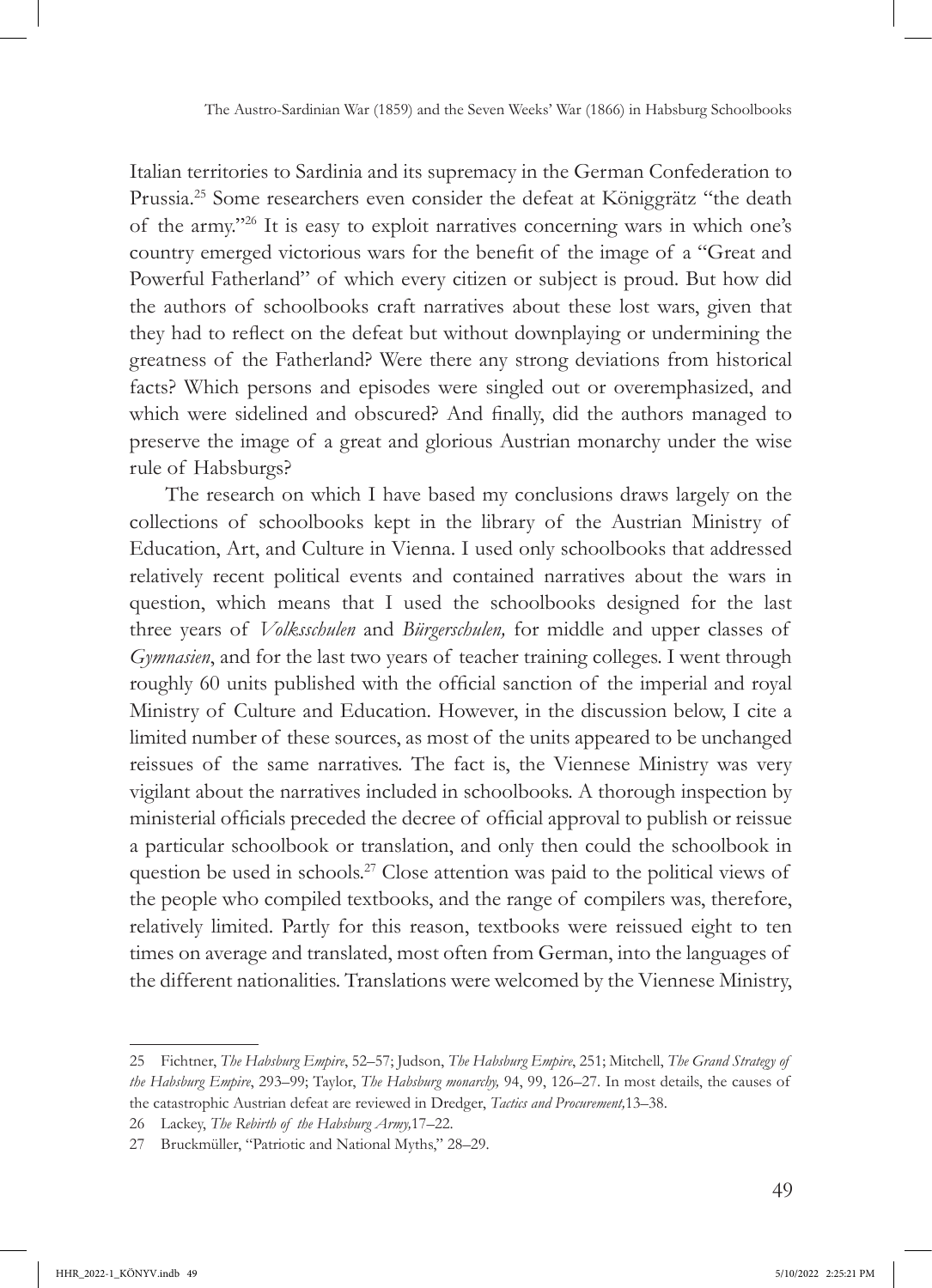as they offered the reassurance that textbooks in the national languages also met the political requirements of the imperial center.<sup>28</sup>

The authors of the upper level schoolbooks were professional historians who taught in *Gymnasien* and often held posts as university professors. Dr Theodor Tupetz, for example, the author of the schoolbooks cited in this article, had an impressive career, serving as a school inspector but eventually moving up to the position of court counselor. As professional teachers and historians, the authors of schoolbooks had their own views of historical events, which influenced the narratives they wrote, although they had to adhere to ministerial instructions and regulations. After the Compromise of 1867, some competences, including the compilation, translation, and distribution of textbooks, were transferred to the crownlands. Not all crownlands and languages were treated equally, however. While in Galicia, for example, the textbook certification system came under the control of the Polish-dominated Galician parliament,<sup>29</sup> Slovenian-language textbooks remained completely under the supervision of the Viennese Ministry until the fall of the monarchy.<sup>30</sup> In both cases, however, the final decision on approval was made in Vienna. Although the state publishing house in Vienna lost its monopoly to publish textbooks and schoolbooks were then published by private publishers (especially middle and upper level schoolbooks), the Ministry of Culture and Education in Vienna continued to supervise their content and language design.<sup>31</sup>

The narratives about the wars of 1859 and 1866 that I analyze in this article are mostly taken from the textbooks in German. Despite the December constitution of 1867 and the school reform of 1869, the language of instruction in many *Gymnasien* was still German, while the number of secondary schools with a minority language of instruction was growing slowly. In many cases, the books by German authors approved by the Viennese Ministry of Culture and Education were simply translated into the required language, and this was especially true for schools with Slovene and Italian as languages of instruction.<sup>32</sup> Even in Galicia, where local authorities exerted a significant influence on the design of the educational system, the first Ruthenian-language history textbook that was translated not from German (but rather from Polish) was only published

<sup>28</sup> Hofeneder und Surman, *"*Wissen übersetzen," 145.

<sup>29</sup> Ibid, 146.

<sup>30</sup> Almasy, *Kanon und nationale Konsolidierung*, 92–94.

<sup>31</sup> Hofeneder und Surman, *"*Wissen übersetzen," 150–51.

<sup>32</sup> Ara, "Italian Educational Policy," 267; But, "Ital´ianskie shkol´nye soiuzy," 312–13.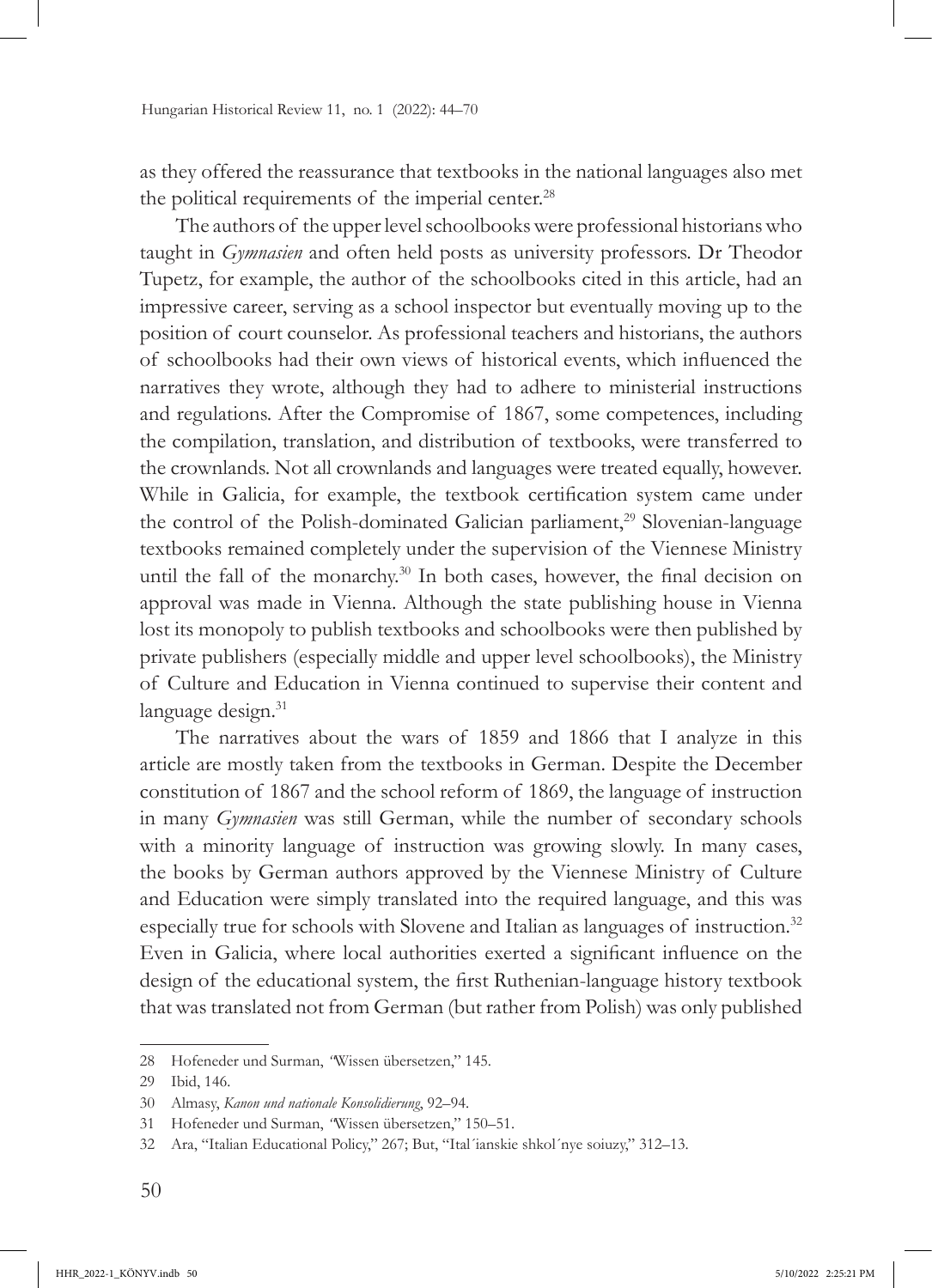in 1895.33 Thus, narratives from the textbooks in German, I would argue, are representative for the whole picture of the way in which the history of the Austrian wars in question was taught in Cisleithanian secondary schools. However, I also offer a few samples of narratives in Czech and Romanian languages for comparison. I tried to compare the narratives from three perspectives: the alleged causes of the wars, the course of the wars, and the outcomes of the wars. I also focus on the style and biases of the narratives.

In the Austrian textbooks published in the second half of the nineteenth century and the early twentieth, the names of the wars differed from those used in contemporary literature. The Austro-Sardinian War of 1859 was most often referred to simply as the "war against Austria" or "the Italian War," and the Seven Week's War was called the "Prussian war." The first mentions of the Sardinian war (1859) appeared in the schoolbooks as early as 1864. For example, in Gindely's textbook on world history for upper classes of *Gymnasien*, one can read that the most important events since the 1848 revolt and Napoleon's declaration of the French empire in 1853 were "the oriental war" (that is, the Crimean war) and "the Italian War."34 These early mentions were very short and succinct, little more than a few unbiased sentences with simple facts. However, with every passing year, the narratives got longer and increasingly detailed. In the 1880s, narratives about "the Italian war" of 1859 reached a page and a half or two pages, and the narratives devoted to the relationship between Austria and Prussia between 1859 and 1866 were three to four pages, even in the textbooks designed for the lower and middle classes in secondary schools.35 In the schoolbooks published in the 1890s, narratives of the wars were most often blocked under the title *The War Years*. They also were three to four pages long and included a large portrait of the Austrian commander Archduke Albrecht, a photo of the monument to the Austrian admiral Tegetthoff, and a reproduction of a depiction of the battle of Lissa (1866). The narratives, moreover, were getting increasingly biased, vivid, and emotionally loaded.

In many schoolbooks, the narrative was also accompanied with a familiar portrait of Francis Joseph I in 1849, in which the young, good-looking emperor is wearing a military uniform with the insignia of the Order of the Golden Fleece, the Military Order of Maria Theresa, and the Cross of Saint George of the

<sup>33</sup> Hofeneder und Surman, *"*Wissen übersetzen," 156.

<sup>34</sup> Gindely, *Lehrbuch der allgemeinen Geschichte für Obergymnasien*, 201.

<sup>35</sup> See, for example: Loserth, *Leitfaden der Allgemeinen Geschichte*, 192–98; Loserth, *Grundniß der Allgemeinen Geschichte*, 90–93.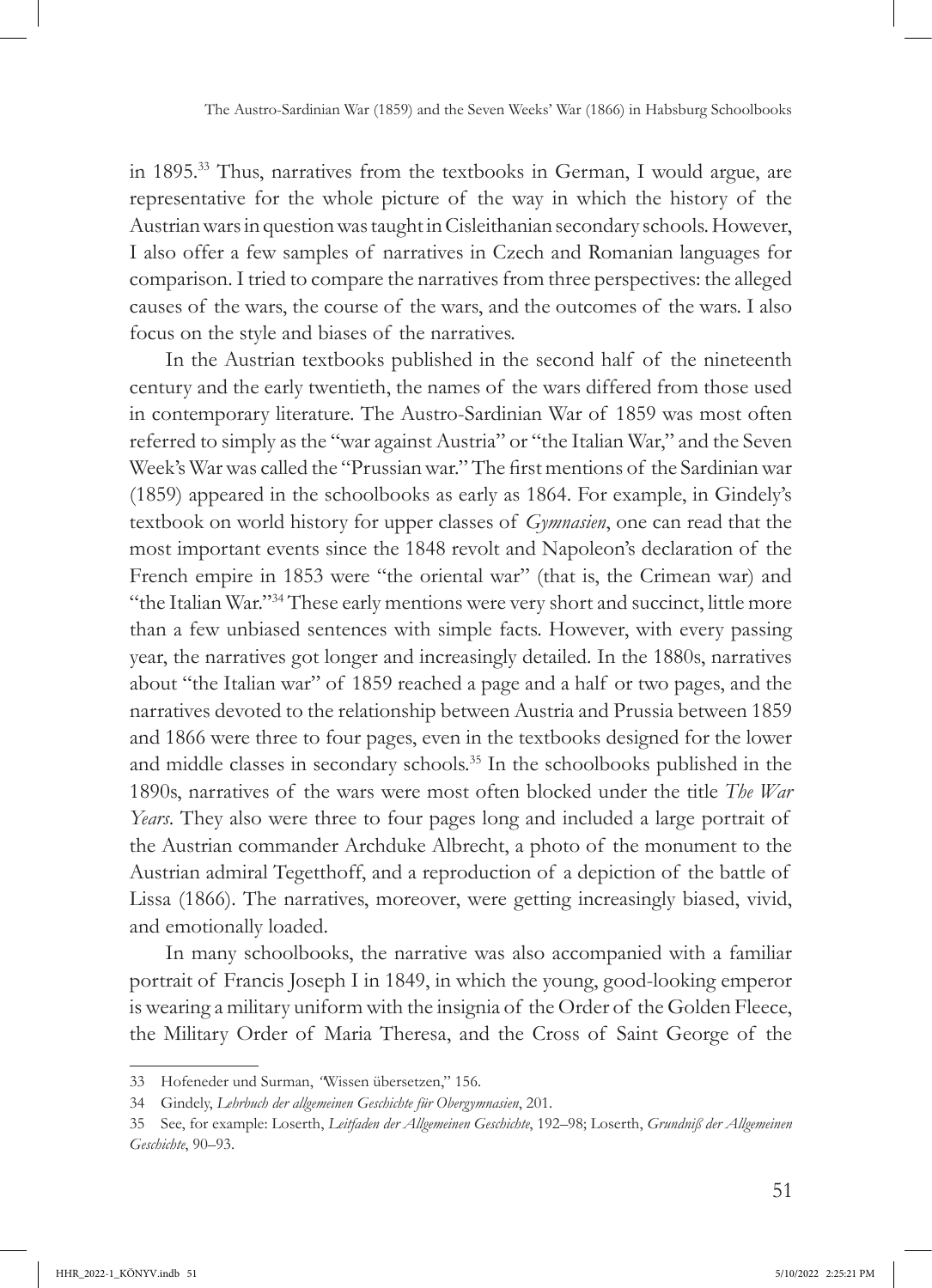fourth class, which he was awarded by the Russian tsar Nicholas I "for pacifying the Hungarian riot in 1848–1849." Narratives often included the contention that the adolescent emperor's accession to power took place at a "terribly serious and pressing time," when in most of Austria's lands there was "disorder and confusion" and "even open outrage in several lands." But the young emperor coped with the difficult situation and managed to keep Austria's lands together, and a short period of peace then followed during which the emperor took trips to several crown lands, and everywhere the Habsburg peoples "cheered the new ruler and gave him evidence of unfeigned love and unshakable loyalty."<sup>36</sup> However, a few years later, Francis Joseph "had to pick up his sword again [...] despite his pronounced love of peace."<sup>37</sup> In some textbooks, the period of 1859–1866 was titled *Emperor Franz Josef I defends his lands.*<sup>38</sup>

#### *The Causes of the Wars*

In the 1890s, considerable attention began to be devoted to the issue of the causes of the wars in question and, in particular, to the characteristics of aggressors and the interests they pursued. For example, in the most widespread Gindely's reader on history for *Volksschulen*, which was revised by Gustav Rusch and appeared in seven editions without any significant changes between 1898 and 1910, it is stated that in 1859, King Victor Emmanuel of Sardinia allied himself with "the ambitious French Emperor Napoleon III" and "urged Austria to go to war," while in 1866, Prussia "seized the opportunity to declare war on Austria," since "it had long been striving for vested interests in Germany," and at the same time, the Danube monarchy was attacked by Italy.<sup>39</sup> One finds the same information in the Pennerstorfer's textbooks on history designed for the same category and age of schoolchildren.40

For the schoolchildren going to *Bürgerschulen*, Pennerstorfer explains that it was the death of Radetzky in 1858 that encouraged "the Sardinian king to try his luck with arms."41 The image of a heroic commander who was so fearsome that the enemy did not dare attack while he was alive both reflects and contributes to

<sup>36</sup> Pennerstorfer, *Lehrbuch der Geschichte für 6-, 7- und 8classige Volksschulen*, 116–17.

<sup>37</sup> Ibid, 118.

<sup>38</sup> Rusch, *Grundniß der Geschichte*,74. The same narrative is in the reissues published in 1899, 1902, 1904, 1905, 1907, 1908, 1910, 1913, and 1918.

<sup>39</sup> Ibid.

<sup>40</sup> Pennerstorfer, *Lehrbuch der Geschichte für 6-, 7- und 8classige Volksschulen*, 118.

<sup>41</sup> Pennerstorfer, *Lehrbuch der Geschichte für Bürgerschulen*, vol. 2, 124.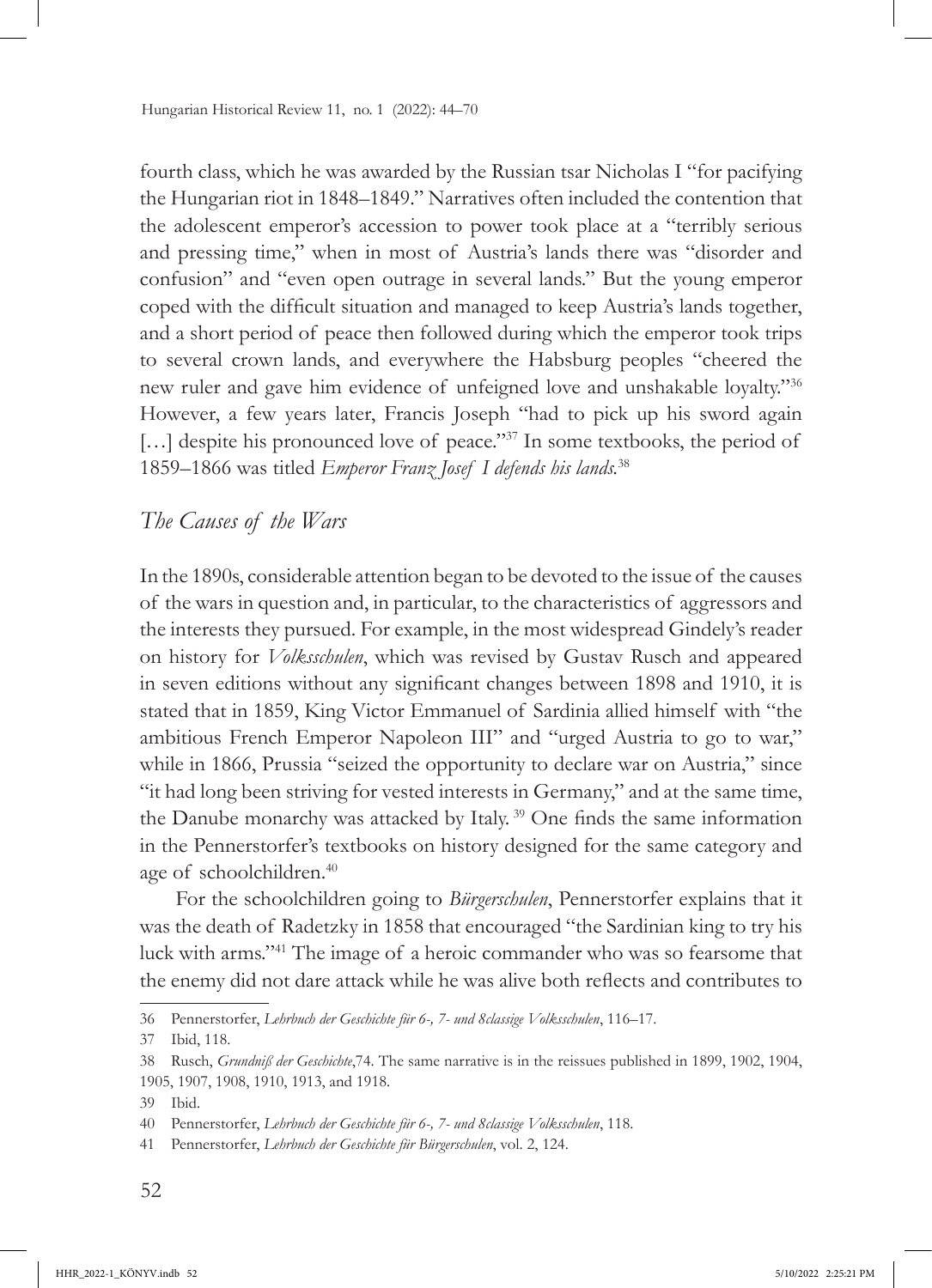the official Radetzky cult, which saw a resurgence between 1880 and 1914.42 For the children in the last year of secondary school, the same author wrote even more emotionally:

Victor Emmanuel was just waiting for an opportunity to wrest the provincems of Lombardy and Veneto from Austria. As long as Radetzky was alive, of course, he did not dare attack. But no sooner had the military general closed his eyes (1858) than he was again preparing for war. His ally here was the emperor of France, Napoleon III. With his help, he succeeded in defeating the Austria and obtaining the cession of Lombardy. […] In a similar way, Victor Emmanuel came into possession of Veneto in 1866. This time, he allied himself with the king of Prussia, which threatened our Fatherland on two sides at the same time.<sup>43</sup>

So Sardinia was commonly represented as the aggressor and the guilty party in both conflicts, with the Sardinian king Victor Emmanuel being the main culprit and Napoleon III and Frederick William IV of Prussia serving as his accomplices. The authors of the schoolbooks normally omitted the fact that it was Austria who officially declared war on Sardinia in 1859.<sup>44</sup> Still, there were several textbooks for secondary schools which mentioned that hardly trivial detail. For instance, Dr. Emanuel Hannak describes the casus belli more accurately in his schoolbooks and notes, "As Sardinia was arming and gaining reinforcement from France, the Austrian General Count Gyulai opened the war."<sup>45</sup>

In his textbook on modern history, Hannak provides even more details, but he again maintains that in 1859, Austria was actually forced to go to war in response to the actions of Sardinia and France and the Sardinian government was the main aggressor in the Italian war of 1859. According to him, however, the aggressor in 1866 was not Italy, but Prussia with its unwarranted political ambitions and unjust territorial claims.46 As a matter of fact, Austria rather than Prussia was the first officially to declare war on July 17, 1866, although sophisticated intrigues of Prussia did take place and hostilities preceded the official declaration of the war.<sup>47</sup>

<sup>42</sup> Cole, *Military Culture*, 96–103.

<sup>43</sup> Pennerstorfer, *Lehrbuch der Geschichte für Bürgerschulen*, vol. 3, 110–11. The unchanged editions were published in 1903 and 1907.

<sup>44</sup> Schneid, *The Second War,* 34.

<sup>45</sup> Hannak, *Österreichische Vaterlandskunde*, 99.

<sup>46</sup> Hannak, *Lehrbuch der Geschichte*, 224–27.

<sup>47</sup> See Hozier, *The Seven Weeks' War*, Book 4, Ch. 1.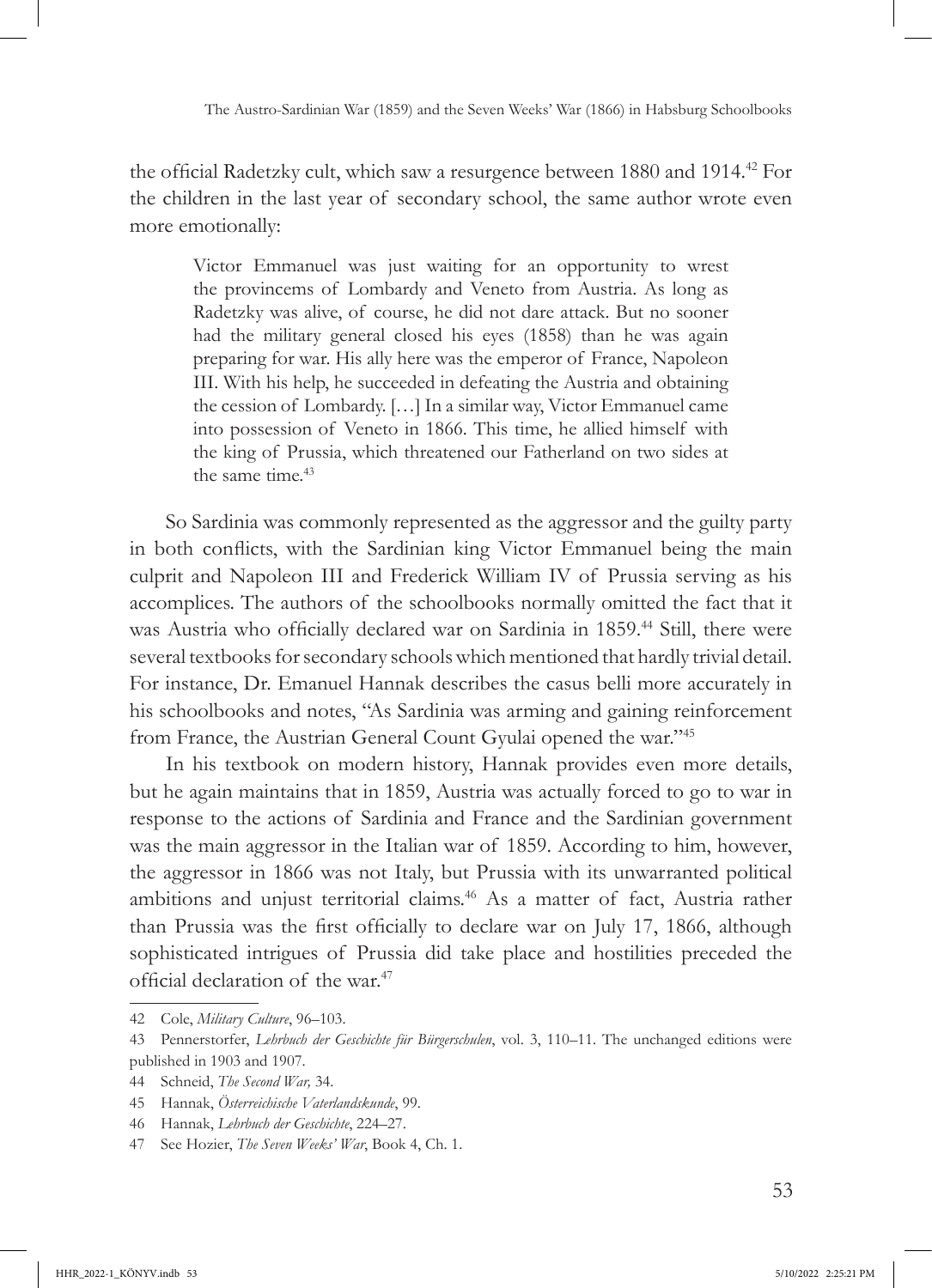The interwar conflict, namely, the Austro-Prussian-Danish war of 1864, was omitted in most textbooks for *Volksschulen*, but it was mentioned in the textbooks for *Bürgerschulen* and *Gymnasien*. In Hannak's textbook, for example, it is described quite accurately from a historical point of view and more or less unemotionally, although Hannak takes the opportunity to recall "the victories of the Austrians at Översee and Veile and the victory that Tegetthoff achieved at Helgoland over the Danish flotilla," which "form a glorious leaf in the laurel wreath of the Austrian army."<sup>48</sup>

The most detailed and biased narratives about the wars in question are in the textbooks published after 1900. The main aggressor in the 1859 conflict had changed. This time, it was the ambitious "upstart" Napoleon III, although Victor Emmanuel II is also cast in unflattering light as not particularly honest and ready "to cede without hesitation the old ancestral land of his house, Savoy, to France" in exchange for assistance to "come into possession of the royal crown over Italy as far as the Adria."49 The change of the aggressor can be explained by the different political setting at the turn of the century: Italy, unlike France, was now an ally of Austria-Hungary within the Triple Alliance framework and could not be directly accused of wrongdoing. However, it was not as closely allied with Austria-Hungary as Germany, and this made it possible for the narratives to include some veiled criticism of its political behavior. In contrast, Prussia's guilt for starting the war in 1866 is blurred and obscured for the same reason. The emphasis has shifted to the joint success of Austria and Prussia against the Danish king in 1864. The conflict of 1866 is exposed as an unfortunate misunderstanding between the two reputable powers defending their natural interests and leadership in the German Confederation.50

In addition to narratives in schoolbooks, students also heard the narratives and explanations given by the teachers in classroom. The versions of events told by instructors may have been clearer and more memorable for schoolchildren, as they may have sounded more like the whole truth. Those stories probably exerted a strong influence on the political orientation of schoolchildren as they grew up. Teachers in turn presumably restated the information they found in the textbooks used in the teacher training colleges. For this reason, these narratives are also of interest from the perspective of this discussion. One of the most commonly used textbooks for the future teachers was the book by Tupetz. For

<sup>48</sup> Hannak, *Lehrbuch der Geschichte*, 226–27.

<sup>49</sup> Gindely, *Lehrbuch der Geschichte für Knabenbürgerschulen*, 57.

<sup>50</sup> Ibid.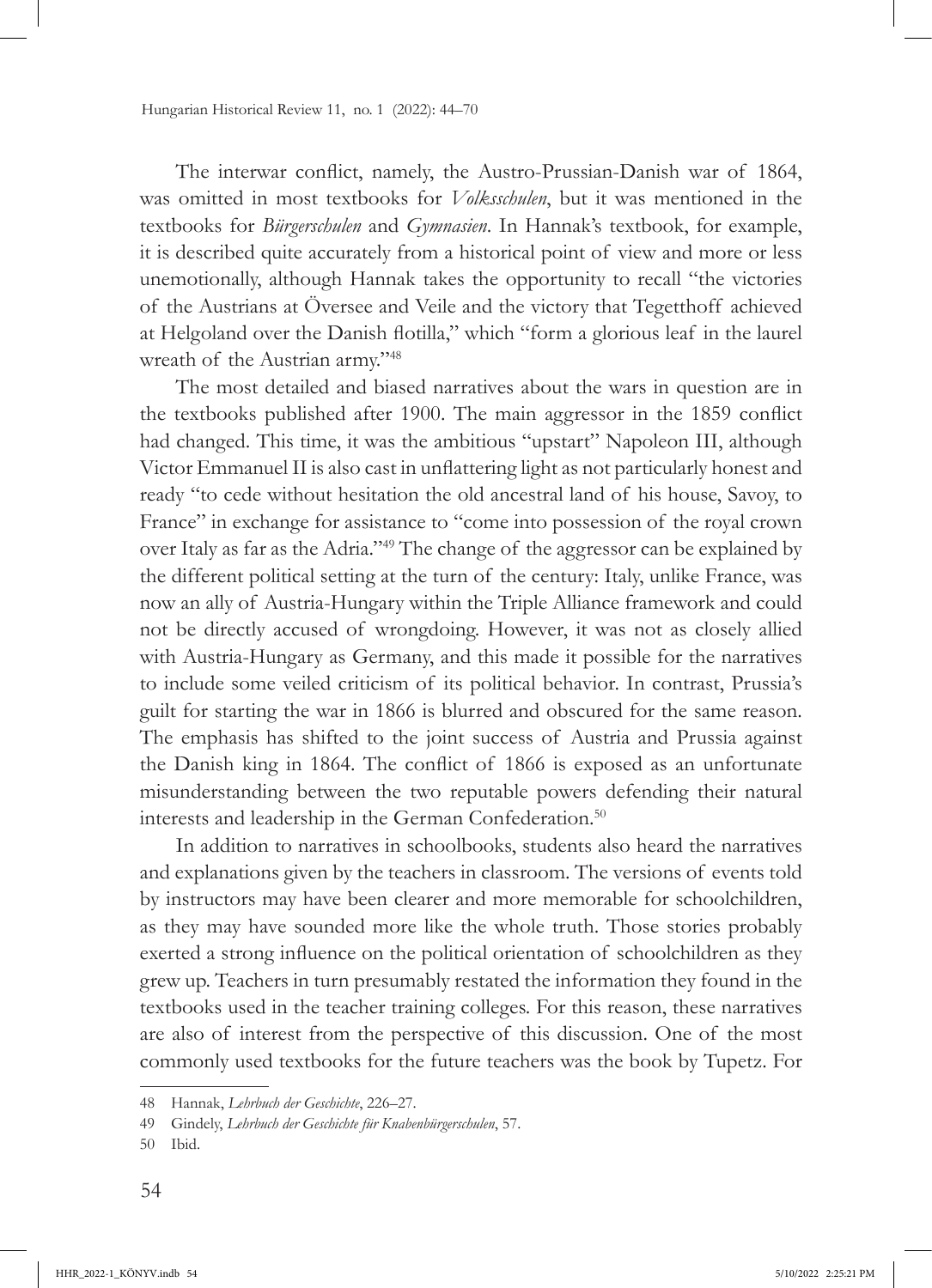example, his textbook on the world history for the second-year students had eight editions that were published without any significant changes between 1890 and 1917. His textbook on world history for the third year students had eight unchanged editions, the last of which was published in 1918. For soon-to-be history teachers, Tupetz suggested a long narrative about the period of war in question, accompanied by many more details and a corresponding ideological bias.

In his discussion of the war of 1859, Tupetz depicts aggressive France and Sardinia as lands under the rule of unfair leaders, but he also stresses that "it was hoped on the Danube that an attack on a member of the German Confederation would be repulsed jointly by all German states," and particularly Prussia. But for their disloyalty to the staunch Austrian ally, Austria would have kept her Italian possessions. Once more, Prussia employed underhanded tactics when it declined the "brilliant" proposals for a reorganization of the German Confederation by Francis Joseph, who was only seeking to maintain peace and justice among the German states. The king of Prussia did this on Bismarck's advice, for "had the Austrian plan succeeded, Prussia would have had to give up hope of taking the lead in Germany for a long time, perhaps forever."51 Thus, Tupetz delicately rebukes the German states, including Prussia, blaming them for the two main misfortunes that befell the Austrian monarchy in the 1860s, the loss of territories and the inability to preserve supremacy in Germany.

Tupetz also describes the conflict with the Danish king, who also proved covetous and unjust. His actions were illegitimate, and Austria could not tolerate this, as Austria remained loyal to the principles of the German Confederation and ready to defend the rights of any of its members.52 Thanks to the joint forces of Austria and Prussia, Denmark was forced to abandon its rapacious plans and cede the duchies to the victors, who soon started a dispute over the fate of the two German lands. Prussia was apparently inclined to deprive Schleswig-Holstein of its traditional independence, but Austria could not accept this. The war of 1866 "between the two great German powers" began because Prussia longed for supremacy in Germany. It concluded an alliance with Italy, and Austria saw itself attacked from two sides. "Most of the German states, on the other hand, feared the destruction of their previous independence from Prussia and sided with Austria, which had never infringed on their independence, but

<sup>51</sup> Tupetz, *Lehrbuch der allgemeinen Geschichte*, vol. 3, 191, 193.

<sup>52</sup> Ibid, 193–94.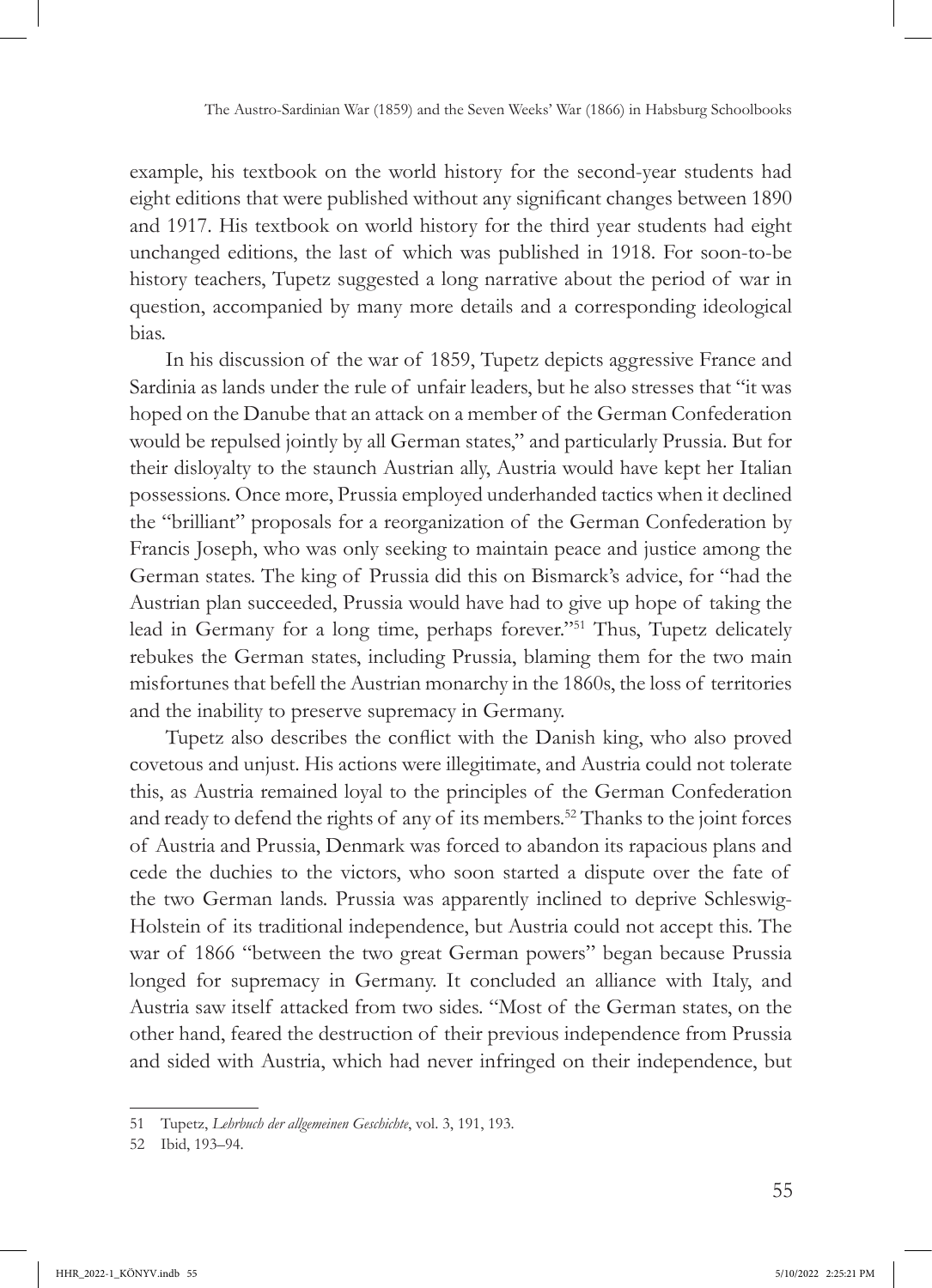had always defended it."53 Based on this narrative and similar ones from other textbooks by Tupetz, $54$  it can be supposed that the version most commonly heard by the Habsburg children in classrooms reiterated the information from most schoolbooks: the illegitimate ambitions of Sardinia and Prussia led to the bloody conflicts and induced Austria, under its peace-loving emperor Francis Joseph I, to wage wars.

#### *The Course of the Wars*

Most of the textbooks for *Volkschulen* did not contain any description of the course of the wars. The textbooks for younger children did not even contain any mention of specific battles during the Austro-Sardinian war of 1859, perhaps because none of the major battles were won by the Austrian army. These books make mention of only three battles that took place during the Seven Weeks' War of 1866: the Battles of Lissa, Custozza, and Königgrätz. The names of the first two battles, in which the Austrian army triumphed even if these triumphs remained indecisive for the outcome of the war, are bolded in the text and described in detail, while the battle of Königgrätz, the decisive battle, in which the Austrian army suffered a crushing defeat, is referred to very briefly. One notices a clear difference between the textbooks for girls' schools *(Mädchenbürgerschulen)* and the textbooks for boys' schools *(Knabenbürgerschulen)*. The latter, while following the same basic scheme of the narrative, contained more detailed descriptions of battles, hostilities, military maneuvers, armaments, troop numbers, etc. and more names of commanders. As soon as universal military duty was introduced by the 1867 constitution, schoolboys were obviously regarded as future soldiers and officers in the Austrian army, who needed deeper knowledge in the field of military history and warfare.

In connection with the Battles of Lissa and Custozza, the textbooks glorify Archduke Albrecht of Austria and Admiral Wilhelm von Tegetthoff as talented commanders and Austrian military heroes. The Austrian army acquired "new and everlasting fame"55 under the leadership of Archduke Albrecht, "who had already given proof of fearlessness at Sa. Lucia in 1848 and, under Radetzky's excellent guidance, matured into a capable warrior. Moreover, he was the son of

<sup>53</sup> Ibid, 194.

<sup>54</sup> See, for example: Tupetz, *Lehrbuch der allgemeinen Geschichte*, vol. 2, 198–99; Tupetz, *Geschichte der österreichisch-ungarischen Monarchie*, 205–10.

<sup>55</sup> Pennerstorfer, *Lehrbuch der Geschichte für 6-, 7- und 8-classige Volksschulen*, 118.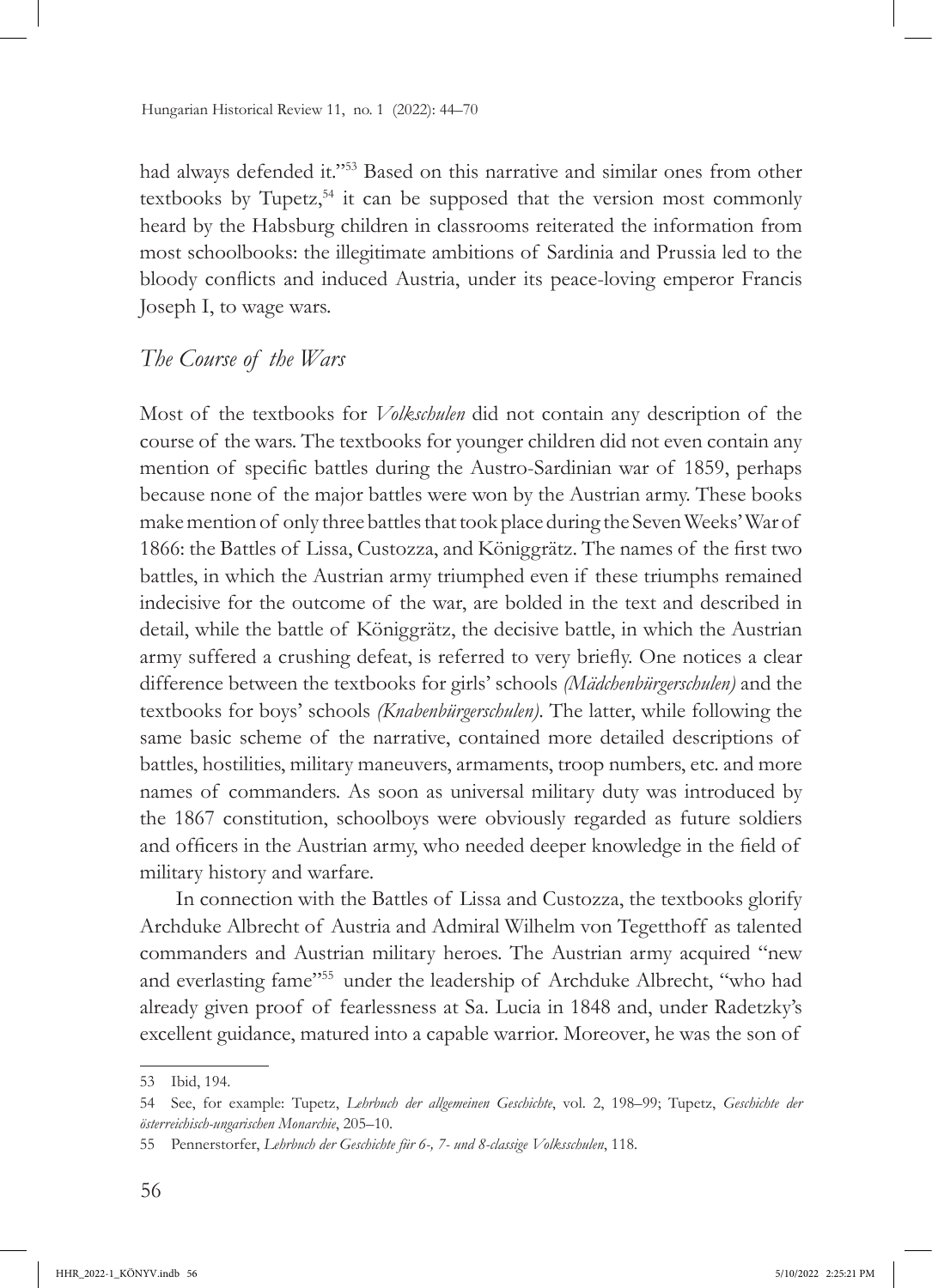the victor of Aspern and had inherited his father's general virtues." 56 On June 24, 1866, Archduke Albrecht won "a brilliant victory over Victor Emmanuel's army at the memorable site where Radetzky had once put the troops of Karl Albert to flight, near Custozza."<sup>57</sup>

Thus, a relatively recent hero was presented in the textbooks in close connection with the earlier military heroes Radetzky and Archduke Karl. This perfectly supports Laurence Cole's claim that the Habsburg government sought to establish explicit continuity in terms of the representation of heroes within the military culture of the monarchy.<sup>58</sup> The heroes of relatively recent wars were finely interwoven into the general Austrian imperial cult of military commanders who were famous for their patriotism and their loyalty to the state and dynasty. Thus, the Habsburg state undertook "a conscious effort to promote a conservative patriotic agenda in the 1890s and 1900s, which presented the army as a positive, cohesive force within the multinational state,"59 and the narratives in schoolbooks can be seen as a display of this effort.

In the same manner, compilers of schoolbooks praise the "glorious" Admiral Tegetthoff who "without hesitation" attacked "the much stronger enemy fleet and forced it to retreat," a "heroic deed [which] will not be forgotten":<sup>60</sup>

The young Austrian fleet also took a glorious part in the battle against Italy. Its commander, Admiral Tegetthoff, attacked the far more numerous Italian fleet off the Dalmatian island of Lissa and forced it to retreat. Not one Austrian ship was lost in this battle, while the enemy lost three ironclad ships. The sea victory at Lissa was all the more honorable for Admiral Tegetthoff, as he could only oppose the ironarmored ships of Italy with wooden ones. Unfortunately, the glorious winner died in 1871 at the age of 41. The magnificent monument which Emperor Francis Joseph had erected to him in Vienna reminds us of his heroic deed.<sup>61</sup>

It is true that from the 1880s onwards, the state became increasingly involved in the propagation of Austrian military heroes' cult, for instance by unveiling

<sup>56</sup> Pennerstorfer, *Lehrbuch der Geschichte für Bürgerschulen*, vol. 3, 111–13. The unchanged reissues were published in 1903 and 1907.

<sup>57</sup> Ibid.

<sup>58</sup> Cole, *Military Culture*, 104.

<sup>59</sup> Ibid.

<sup>60</sup> Pennerstorfer, *Lehrbuch der Geschichte für Bürgerschulen*, vol. 3, 113.

<sup>61</sup> Pennerstorfer, *Lehrbuch der Geschichte für 6-, 7- und 8-classige Volksschulen*, 119.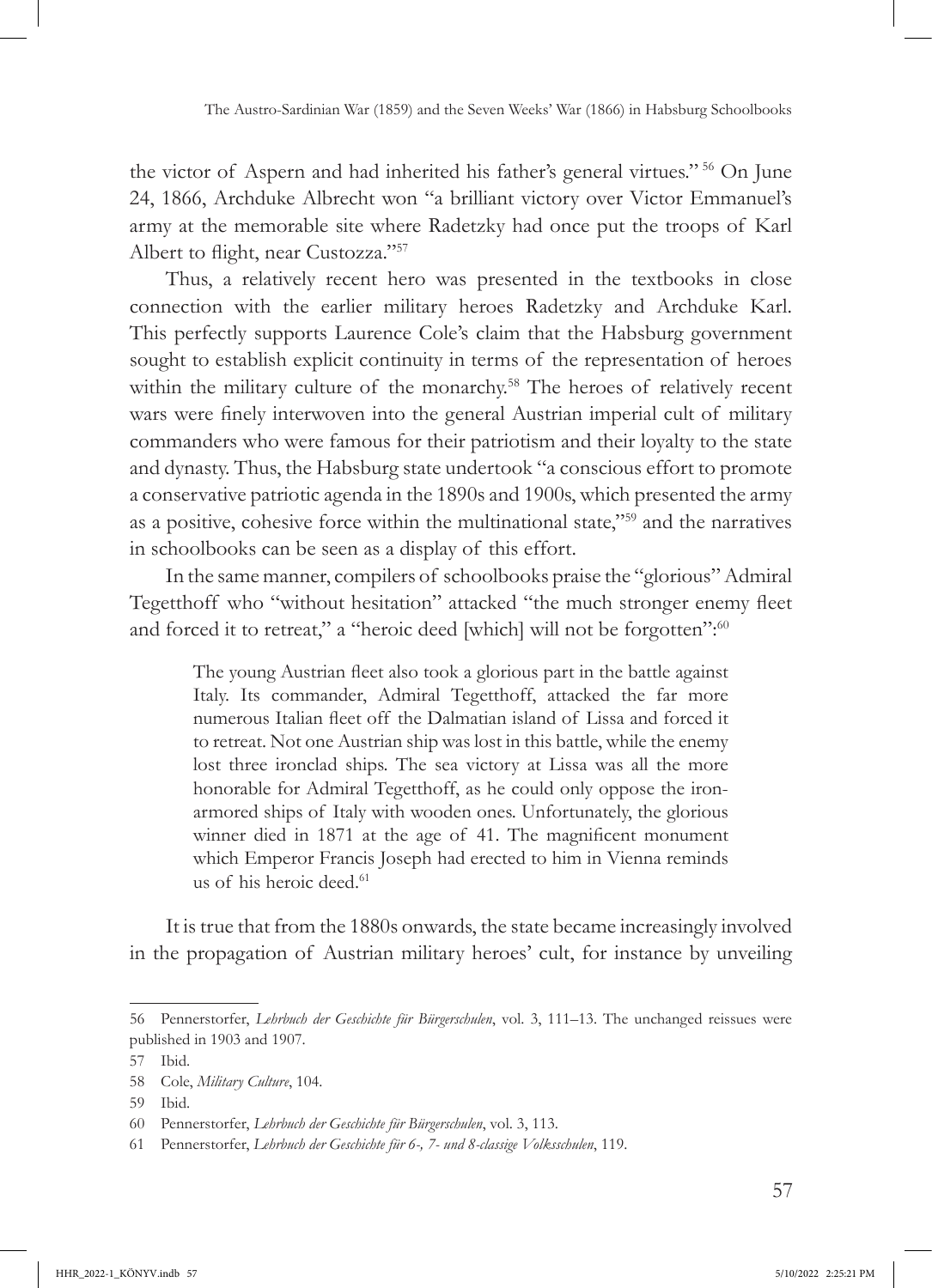monuments to them.62 Gestures of the Habsburgs' gratitude for the services to the Fatherland and inviolable loyalty to the ruling dynasty must have been very meaningful for the politics of identity, as long as they were included in the narratives which schoolchildren not only had to read but often had to learn by heart. The narratives were normally accompanied by large images of a half-page or a whole page size, which invariably included a photo portrait of Archduke Albrecht wearing the Austrian uniform and military rewards; the painting of the battle of Lissa, depicting the Italian ship *Re d'Italia* sinking after being rammed by Tegetthoff 's flagship *Ferdinand Max*; and a photo of the monument to Tegetthoff on Vienna's Praterstern.

However, other Austrian commanders could be portrayed in a less flattering manner. In particular, Count Ferenc Gyulai, a Hungarian nobleman who commanded the losing Austrian army at the Battle of Magenta, was often blamed for failing to attack the French before they united with the Sardinians, for which reason the Austrian army suffered defeats at Magenta and Solferino.<sup>63</sup> Count Clam-Gallas, who commanded the right wing of the Austrian army at Magenta, was first to retreat, while the center and left wing of the army under other commanders "held each other brilliantly": "his Hungarian regiments failed and his instructions did not prove workable. Repelled by the French, he retreated so quickly from the line of attack that he completely lost touch with the undefeated parts of the army." At Solferino, "again it was the Hungarian regiments of the Clam-Gallas corps in the center that did not hold out."64 It is difficult to say whether the specific blame placed on the Hungarian regiments here resulted from the personal beliefs of the compilers, but it was hardly an official practice or policy of the Viennese Ministry to generate a negative perception of Hungarians. A Hungarian aristocrat Tassilo Graf Festetics de Tolna, and Franz Graf von Thun und Hohenstein of non-Hungarian origin were also criticized for their actions at Königgrätz. The textbook claimed that, "against the orders of Benedek, [they] took part in the struggle against the Prussian center, weakened their forces, and left their basic positions," and "the third Prussian army therefore struck the right flank of the Austrians without hindrance and stormed Chlum, and thus the battle was lost."<sup>65</sup>

<sup>62</sup> Cole, *Military Culture*, 104.

<sup>63</sup> Hannak, *Lehrbuch der Geschichte*, 224; Gindely, *Lehrbuch der Geschichte für Knabenbürgerschulen*, 53.

<sup>64</sup> Gindely, *Lehrbuch der Geschichte für Knabenbürgerschulen*, 54.

<sup>65</sup> Ibid, 58.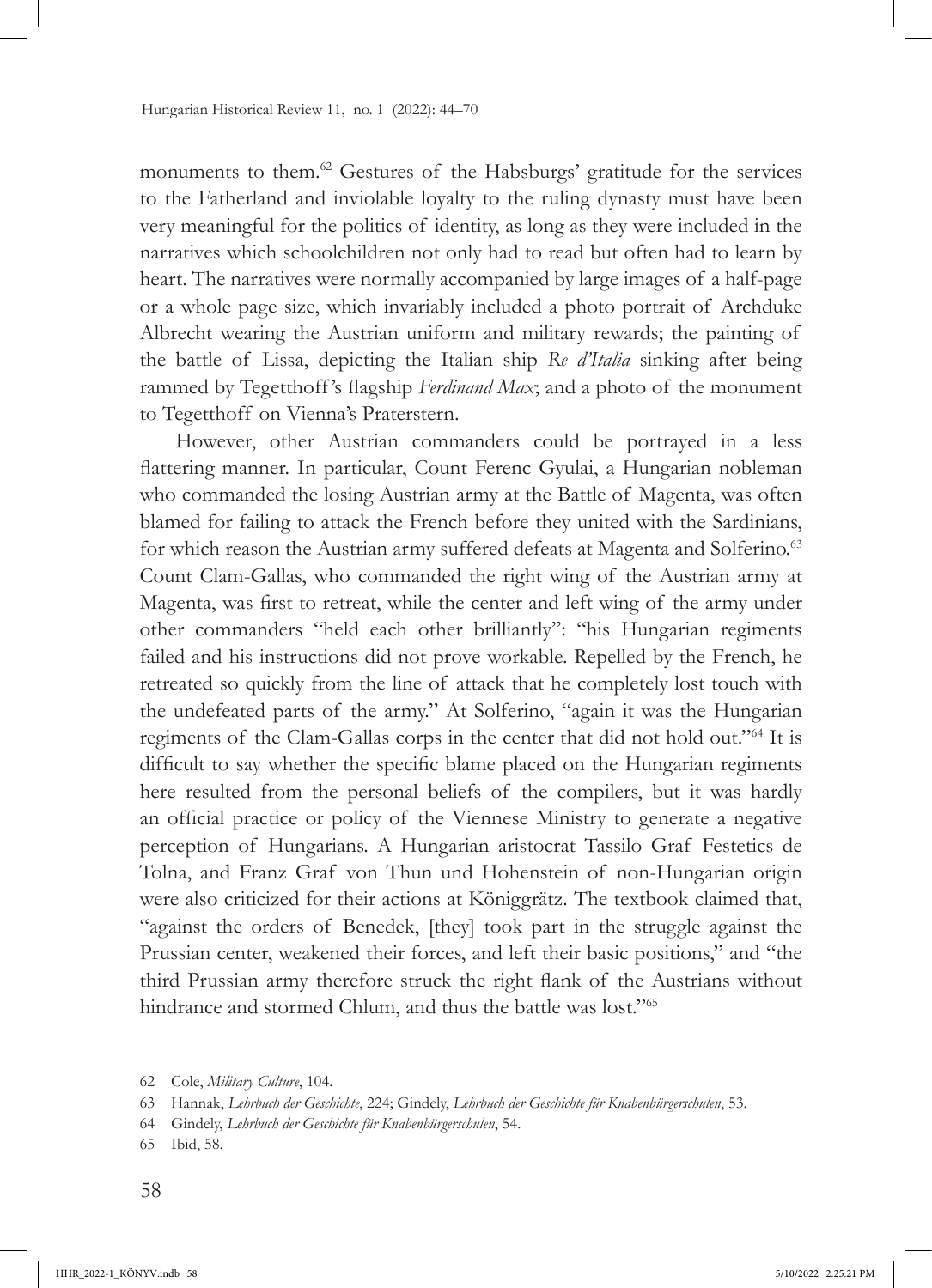Nevertheless, the "heroic struggle" of the whole Austrian army was never subject to critique. In the victorious Battles of Custozza and Lissa, it were "the combative troops, the good spirit of the officers, the precise execution of the supreme commands, the cooperation and mutual support, and proper management" that "brought about the success." In "the bloody but unfortunate battles of Magenta and Solferino," the Austrian troops also "performed miracles of bravery and devotion."66 At Königgrätz, the Austrian artillery likewise "performed miracles of bravery":

Particular fame was earned by the "Battery of the Dead" under Captain von der Groeben, which did not leave the place until Groeben himself, a second captain, and 52 of 60 artillerymen had died. The survivors saved the only gun that still had its equipment. On the battlefield, near a grove between the villages of Chlum and Lipa, a beautiful monument has recently been erected representing Austria, with the inscription: "To the Heroes of the Battery of the Dead."<sup>67</sup>

An amazing and breathtaking story is also narrated about an episode of the sea battle at Lissa:

One of the Austrian wooden ships, the "Kaiser," also performed miraculous bravery. When this ship was surrounded and attacked by four enemy ironclad ships, Commodore Petz, who was in command of the ship, fired all the cannons to the right and left, with great force against the Italian ironclad in front. The shock was terrible for the wooden ship too: one of the masts broke and smashed the engine's chimney; the sails that had fallen on the chimney began to burn. But the crew put out the fire and the ship escaped danger. But one of the enemy ironclads with which the "Kaiser" had fought—it was called "Afondatore" and had the commander in chief of the Italian fleet on board—was so badly damaged that it sank after returning to the port of Ancona. The Austrian fleet hardly lost a ship. Hardly has world history (before the World War) recorded a case when such wonderful success would have been achieved with so little means as in this one.<sup>68</sup>

Should the schoolchildren have questions about why the Austrians were still defeated in particular battles after all their "heroic resistance," the teacher was ready to provide reasonable explanations, which he could find in the textbooks used at the teacher training colleges:

<sup>66</sup> Rusch, *Grundniß der Geschichte,* 74.

<sup>67</sup> Tupetz, *Lehrbuch der allgemeinen Geschichte*, vol. 3, 194–97.

<sup>68</sup> Tupetz, *Geschichte der österreichisch-ungarischen Monarchie*, 208–9.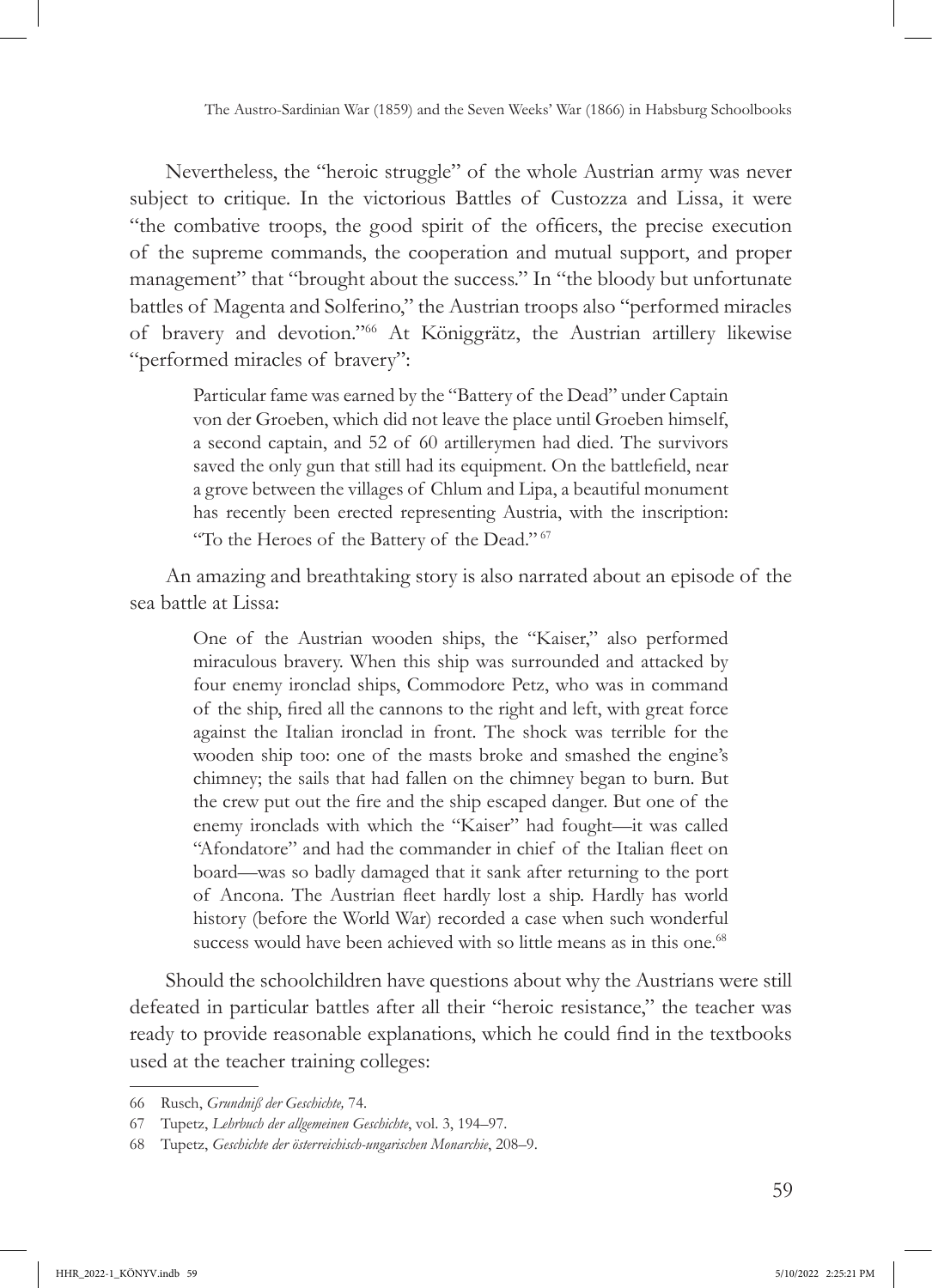In this war [of 1859], the French had the advantage over the Austrians that they already had "rifled" cannons, i.e. guns the barrels of which were provided with shallow indentations in the form of a helix, which gave the bullets a greater speed and enabled the French to shoot much further than was possible with "smooth" cannons. Nevertheless, the Austrians were long contesting the victories of their enemy at Magenta and Solferino; moreover, at Solferino, one Austrian wing under Field Marshal Lieutenant Benedek beat the opposing Sardinians.<sup>69</sup>

A similar explanation was provided for the defeat in the Prussian war of 1866: it was Austria's defeat that was characterized as the sad consequence of the Prussian military reform (general conscription), better armaments of Prussia (the Dreyse needle-guns), and the inadequate aid given by the small German states to Austria.<sup>70</sup> It is interesting that the author of a history schoolbook in Czech identifies additional causes of the Austrian defeat: the excellent Prussian military leader (Helmuth von Moltke the Elder) and general compulsory schooling in Prussia.71

#### *The Outcomes and Consequences of the Wars*

Although Austria's defeats in war in the period between 1859 and 1866 were by no means obscured, but rather were accurately stated, all narratives about the wars in question end on an optimistic note. First, the war indemnity which Austria had to pay was moderate. Second, Austria did not lose any territory to Prussia. Third, in 1878, Bosnia and Herzegovina were "handed over to Austria for administration," and as "New Austria," they partially replaced the loss of land which Austria suffered in the war years of 1859 and 1866."72 Fourth, with the Peace of Prague, "the antagonism which had developed between Prussia and Austria with regard to German affairs came to an end," and "it became evident how valuable an alliance could be for both parties."73 "In alliance with the German Empire, which was strengthened through personal meetings of the monarchs and expanded to include Italy," Austria now asserted an influential

<sup>69</sup> Tupetz, *Lehrbuch der allgemeinen Geschichte*, vol. 3, 192.

<sup>70</sup> Ibid, 194–97.

<sup>71</sup> Konečný, *Učebnice Dĕjepisu pro mĕšt'anské školy*, 63.

<sup>72</sup> Pennerstorfer, *Lehrbuch der Geschichte für Bürgerschulen*, vol. 3, 113–16.

<sup>73</sup> Tupetz, *Lehrbuch der allgemeinen Geschichte*, vol. 3, 197–98.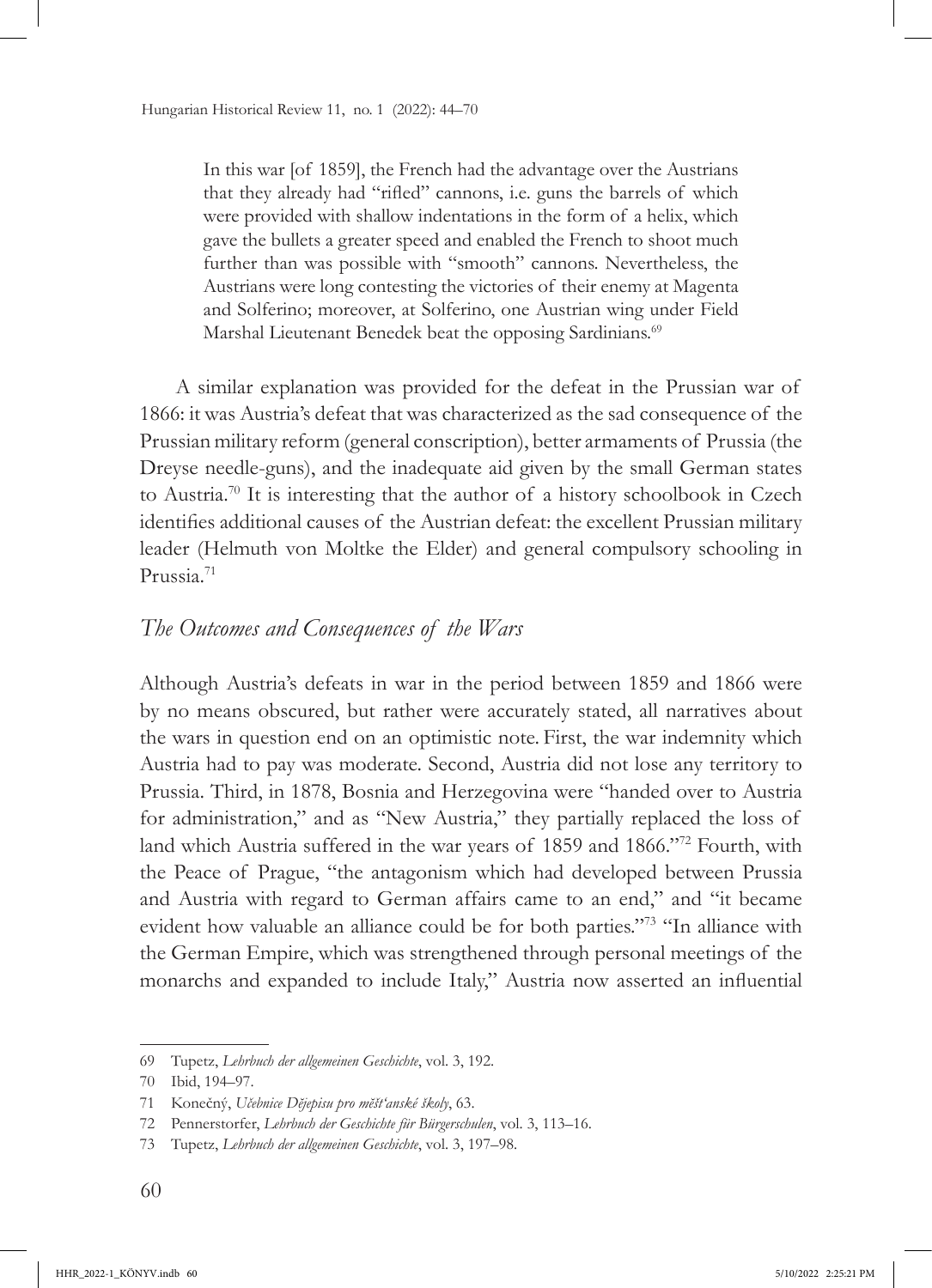position in the European state system.74 And last but not least, Francis Joseph "was now freed from the perpetually threatening danger of war" and "was able to devote all his energy to the internal development of Austria," which resulted in a great progress "in all branches of popular welfare."75 After the war against Prussia in 1866, the emperor promulgated the December Laws (1867).<sup>76</sup> "A great boom in trade and industry, in the arts and sciences" is referred to as a direct consequence of these laws. For instance, the frigate Novara circumnavigated the earth in 1857–1859 and established trade connections with overseas cities and countries. Numerous roads and railways were built, with the Semmering, Brenner, West, Northwest, and Francis Joseph Railways being of particular importance.77 In his textbook for soon-to-be teachers, Tupetz also suggested a very encouraging summary of the war years:

Avoiding war and all bloodshed, a prince of peace in the noblest sense of the word, Emperor Francis Joseph I found himself obliged to draw the sword to protect his empire against foreign enemies; in the wars which Austria was forced to wage, the Austrian armies acquired new laurels for their imperishable wreath of glory. […] the victory which Field Marshal Archduke Albrecht, the son of the victor of Aspern, achieved at Custozza in 1866, the victory of Admiral Wilhelm von Tegetthoff, who unfortunately died early, at Lissa in the same year will live on forever in the memory of all Austrians.<sup>78</sup>

## *Narratives in Languages Other than German*

The discussion above offers a good general image of the wars in which the Austrian monarchy fought during the period of neo-absolutism as these wars were narrated in history textbooks in German. I would also like to provide a few samples of narratives in Czech and Romanian for comparison. Let me note, however, that it is not my intention to present a comprehensive analysis of the peculiarities that were typical of narratives in textbooks in other languages of the monarchy. I offer only a few examples as interesting illustrations of some of the differences in these narratives.

<sup>74</sup> Hannak, *Österreichische Vaterlandskunde*, 101.

<sup>75</sup> Pennerstorfer, *Lehrbuch der Geschichte für Bürgerschulen*, vol. 2, 124.

<sup>76</sup> Ibid, 127.

<sup>77</sup> Pennerstorfer, *Lehrbuch der Geschichte für 6-, 7- und 8-classige Volksschulen*, 119–22.

<sup>78</sup> Tupetz, *Lehrbuch der allgemeinen Geschichte*, vol. 2, 202.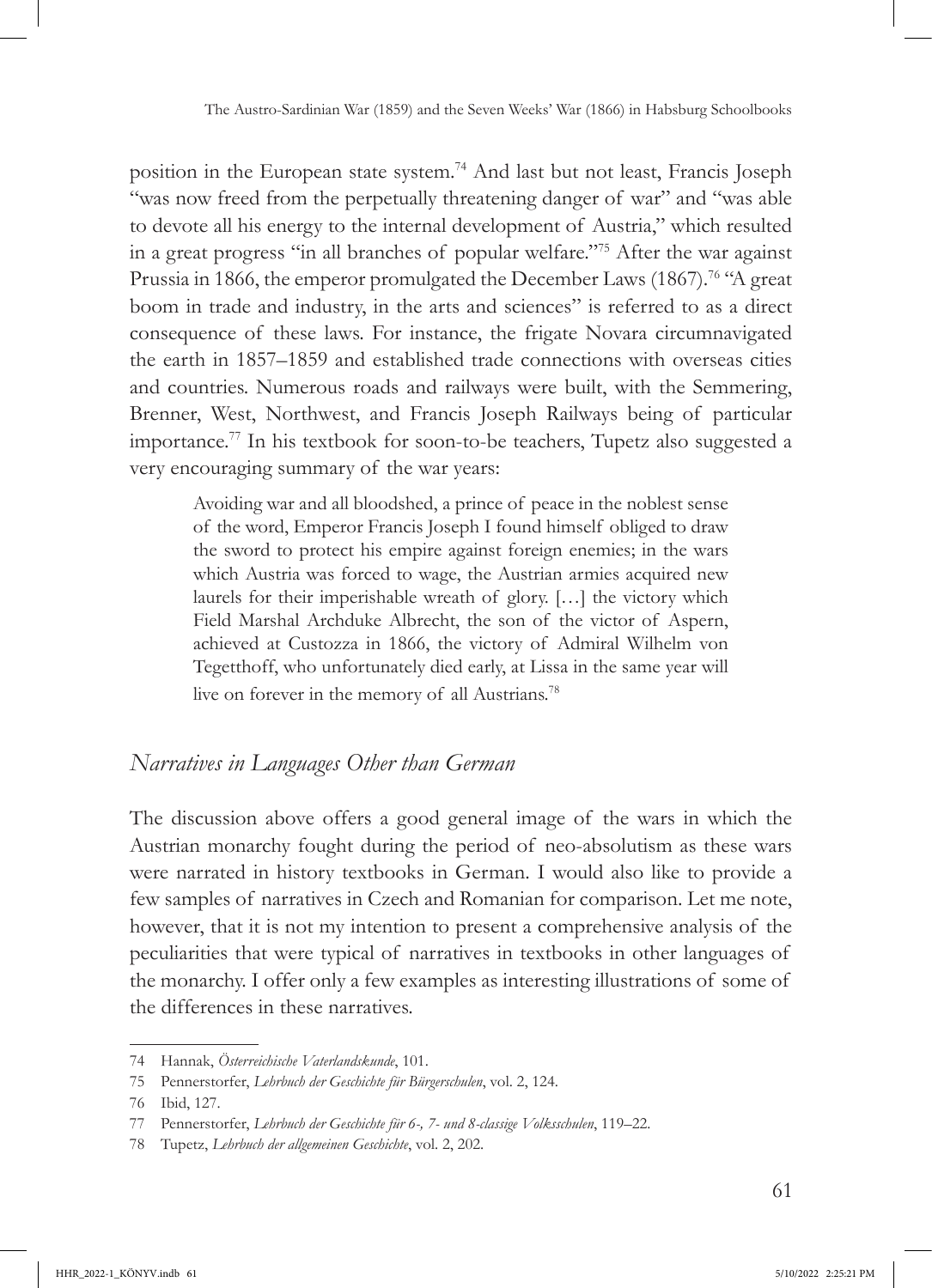From the textbook on the world history by professor Samuil V. Isopescul, designed for the lower classes of secondary schools and published in Romanian, the reader would similarly know that although Emperor Francis Joseph I was "not fond of wars," he was still forced to wage many wars during his long reign. Isopescul considers Count Cavour, who was "pursuing with great energy the plan of the unification of Italy," to have been the aggressor in the Italian war of 1859, and he claims that "King Victor Emmanuel, supported by Emperor Napoleon III, declared war on Austria in 1859." The Austrian army was defeated near Magenta, "although it had fought with the greatest heroism."79 Isopescul particularly stresses the personal courage of Emperor Francis Joseph, who "exposed himself to fire like every other soldier."<sup>80</sup> In a way similar to that in the German textbooks, Isopescul praises the glorious Austrian victors Archduke Albrecht and Admiral Tegetthoff, providing a few sentences of biography on each and describing in some detail the battles at Custozza and Lissa.<sup>81</sup>

As for the schoolbooks published in Czech, one also finds emphasis on reverence for Emperor Francis Joseph and praise for his personal courage during the war period. For example, in Šembera-Koníř's textbook on world history, which was written for first-year students in the municipal schools, one reads that, even as a young man, he "showed special affection and dexterity for military service," and he "went to Italy to get a vivid picture of war preparations and achievements, which were directed against the enemy by Field Marshal Count Radetzky at the head of the Austrian army."82 In 1859 and 1866, he waged bloody wars, during which "our people gloriously defeated Italy on land at Custozza (under Archduke Albrecht) and at sea near Lissa (under Admiral Tegetthoff), but he had bad luck against the Prussians."<sup>83</sup> The reference to "our people" distinguishes the narrative in this textbook. It made the Bohemian children perceive the Habsburg citizens as one solidary Austrian people, which was definitely the aim of the Habsburg government. The images of shared triumph and shared defeat contributed, without doubt, to the cohesion of the residents of the Habsburg lands. In the textbook by Šembera-Koníř intended for the second-year and third-year students in the municipal schools one finds praise of the worthy emperor, who "showed great bravery and fearlessness," accompanied

<sup>79</sup> Isopescul, *Manual de Istorie Universală*, 130.

<sup>80</sup> Ibid., 130–31.

<sup>81</sup> Ibid., 131–32, 134.

<sup>82</sup> Šembera-Koníř, *Obrazy z dĕjepisu všeobecného*, vol. 1, 68.

<sup>83</sup> Ibid.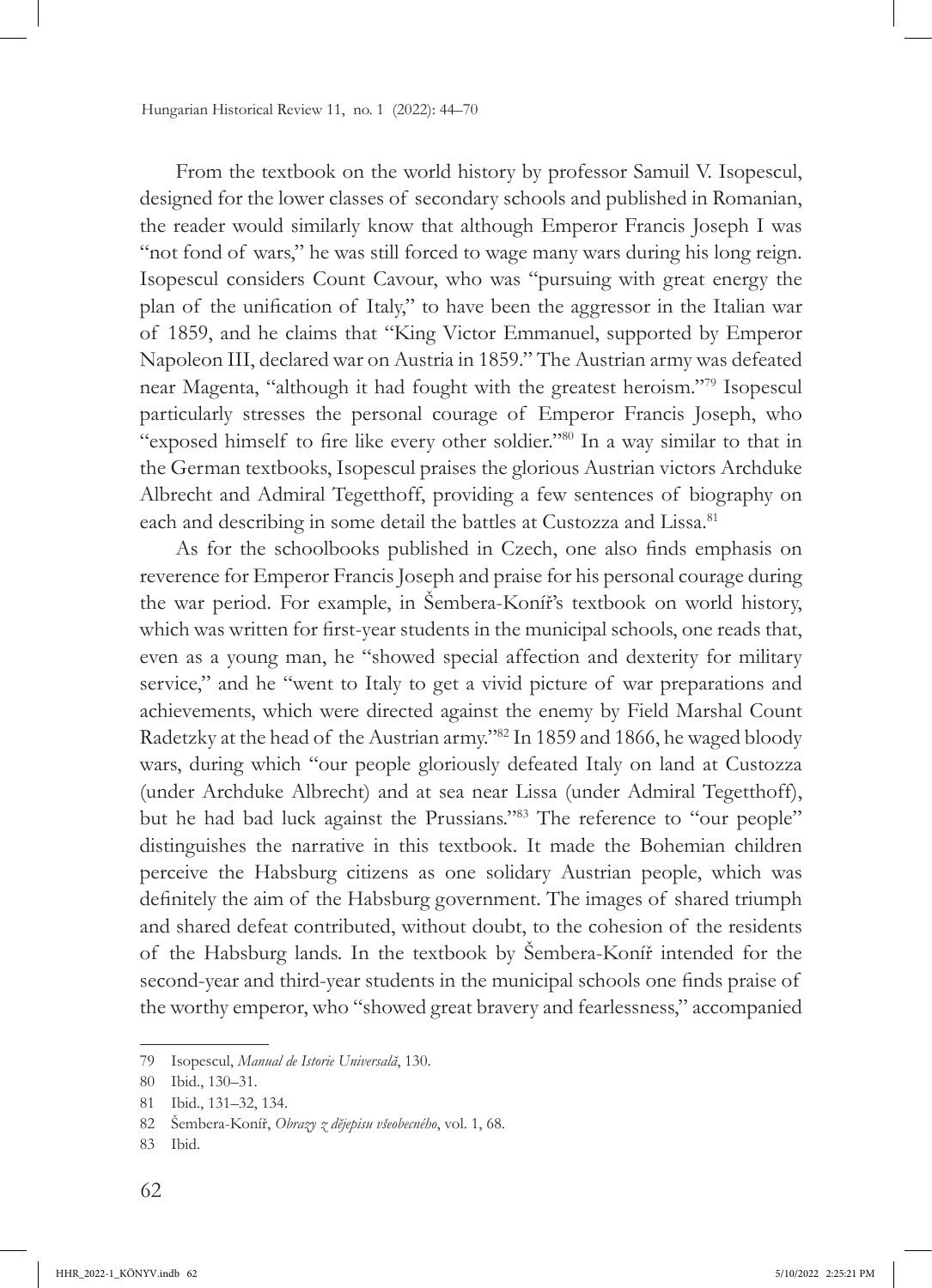by a portrait of him as a young man, as well as praise of "our" brave army."<sup>84</sup> The reader also finds a cautious critique of the "indecisive" General Benedek, who, unlike in the German narratives, is portrayed here as a commander lacking in bravery who was incapable of making bold decisions.<sup>85</sup> The narrative also notes that, after the defeat at Königgrätz, the Prussians occupied Prague, a detail omitted from the German narratives. Šembera-Koníř underlines: "Although this war did not last long, it was terrible, and all the horrors took place in Bohemia. The loyalty of the Czech nation proved excellent in these difficult trials, which the noble monarch himself acknowledged when he visited Bohemia after the war."<sup>86</sup> Thus, Šembera-Koníř emphasizes the outstanding loyalty and merits of the Czech people, although he regards the latter as an integral part of the whole Austrian people. "The outstanding loyalty" of the Czech nation is also stressed in the schoolbook by Š. M. Konečný.<sup>87</sup> The narrative on the war period concludes with a comment that later Austria was compensated for the loss of the Italian territories, when it acquired Bosnia and Herzegovina.<sup>88</sup>

The cult of wars and military heroes was widely employed by the Habsburg government in its effort to forge state loyalty and patriotic thinking in imperial Austria. It was propagated through various institutions, channels, and means. History classes in schools and history schoolbooks served as ideal means of spreading this cult. Narratives about wars led by the Austrian monarchy with a relevant focus and emphasis occupied a solid place in history textbooks in the different languages of the monarchy. While it was possible to select triumphant military conflicts from the remote past to be presented to schoolchildren and ignore clashes in which Austria was defeated, this approach was hardly applicable to relatively recent wars that could not be "hushed up." For this reason, the narratives about the Austro-Sardinian war of 1859 and the Seven Weeks' War of 1866 found a due place on the pages of Habsburg schoolbooks, even though the Austrian army was crushingly defeated in those wars and the Austrian monarchy suffered territorial losses and the loss of its supremacy in the German Confederation.

However, the Ministry of Culture and Education in Vienna kept a stern eye on the focus of narratives about the wars to ensure that the image of the great

<sup>84</sup> Šembera-Koníř, *Obrazy z dĕjepisu všeobecného,* vol. 2, 65–67.

<sup>85</sup> Konečný, *Učebnice Dĕjepisu pro mĕšt'anské školy*, 63.

<sup>86</sup> Šembera-Koníř, *Obrazy z dĕjepisu všeobecného*, vol. 2, 67.

<sup>87</sup> Konečný, *Učebnice Dĕjepisu pro mĕšt'anské školy*, 63.

<sup>88</sup> Šembera-Koníř, *Obrazy z dĕjepisu všeobecného*, vol. 3, 47; Šujan, *Učebnice Dĕjepisu*, 100.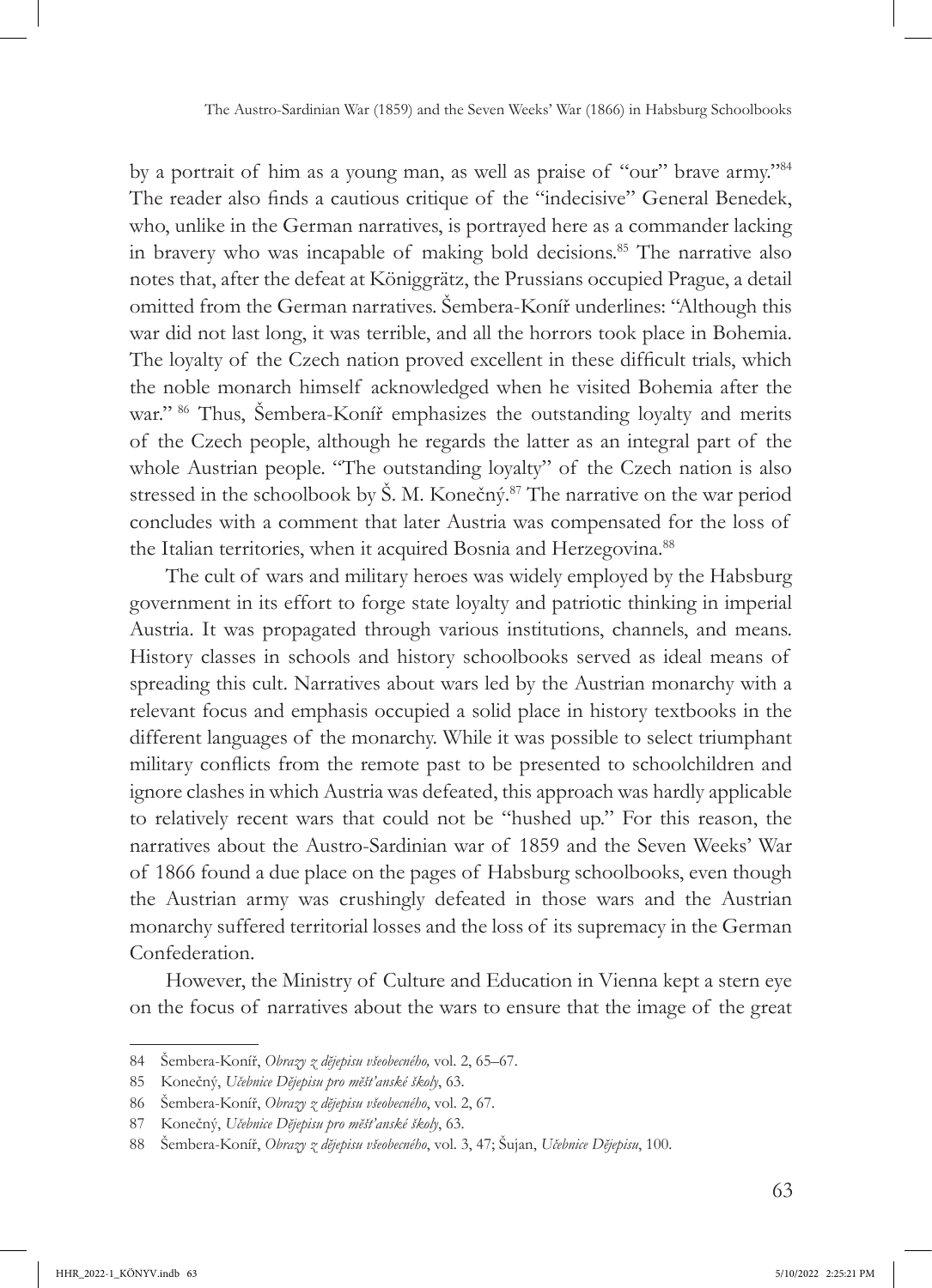Fatherland under its good ruler and heroic army was by no means challenged. The discussion I have offered above of the narratives in history textbooks published between 1860s and 1910s mostly in German but also in Czech and Romanian shows that no serious discrepancies between the narratives about the wars waged by Austria between 1859 and 1866 can be discovered in the textbooks designed for students at the secondary schools and teacher training colleges in Cisleithania. Although the recent literature considers the wars in question among the hardest and most humiliating for Austria, during the late period of Francis Joseph's rule, the ways in which these wars were presented in schoolbooks strongly contributed to the cult of the brave Austrian military and the heroic image of Austrian warriors, regardless of ethnicity and language. The authors of schoolbooks did not distort historical facts and did not deny the military defeats suffered by the Austrian Empire, but their narratives are clearly biased and one-sided, and they were clearly intended to foster patriotic feelings, in accordance with the instructions of the ministry. One can find clichés such as "the miracles of bravery" performed by the Austrian soldiers and sailors and stories about glorious battles fought under the leadership of brilliant Austrian commanders, accompanied by portraits of Archduke Albrecht and photos of the monument to Admiral Tegetthoff. The latter were glorified as new heroes of the Austrian army, but in close connection with the hugely popular Radetzky and Archduke Karl. This established continuity among military heroes who were famous not only for their deeds in battle, but also for their patriotism and their loyalty to the dynasty.

Although in the conflicts in 1859 and 1866 it was Austria who officially declared war, in the narratives in question, it was claimed that the major aggressors were Victor Emmanuel II of Sardinia, Napoleon III, and the Prussian government. The wars were lost because of "unfortunate" circumstances, but with modest war indemnity losses and no territorial losses. Moreover, the outcomes of the wars led to the long-awaited monarchy's reorganization and its "finest achievement," the Constitution of 1867. The personal bravery and achievements of Francis Joseph were particularly stressed, and a portrait of an emperor as a young man full of energy decorated most of the textbooks. The narratives in Romanian paid specific attention to the high virtues of the emperor, while those in Czech emphasized the alleged loyalty of the Bohemians to the emperor during the hostilities.

Thus, this discussion offers insights into one more episode in the Habsburg state efforts to promote a patriotic agenda and present the Austrian army as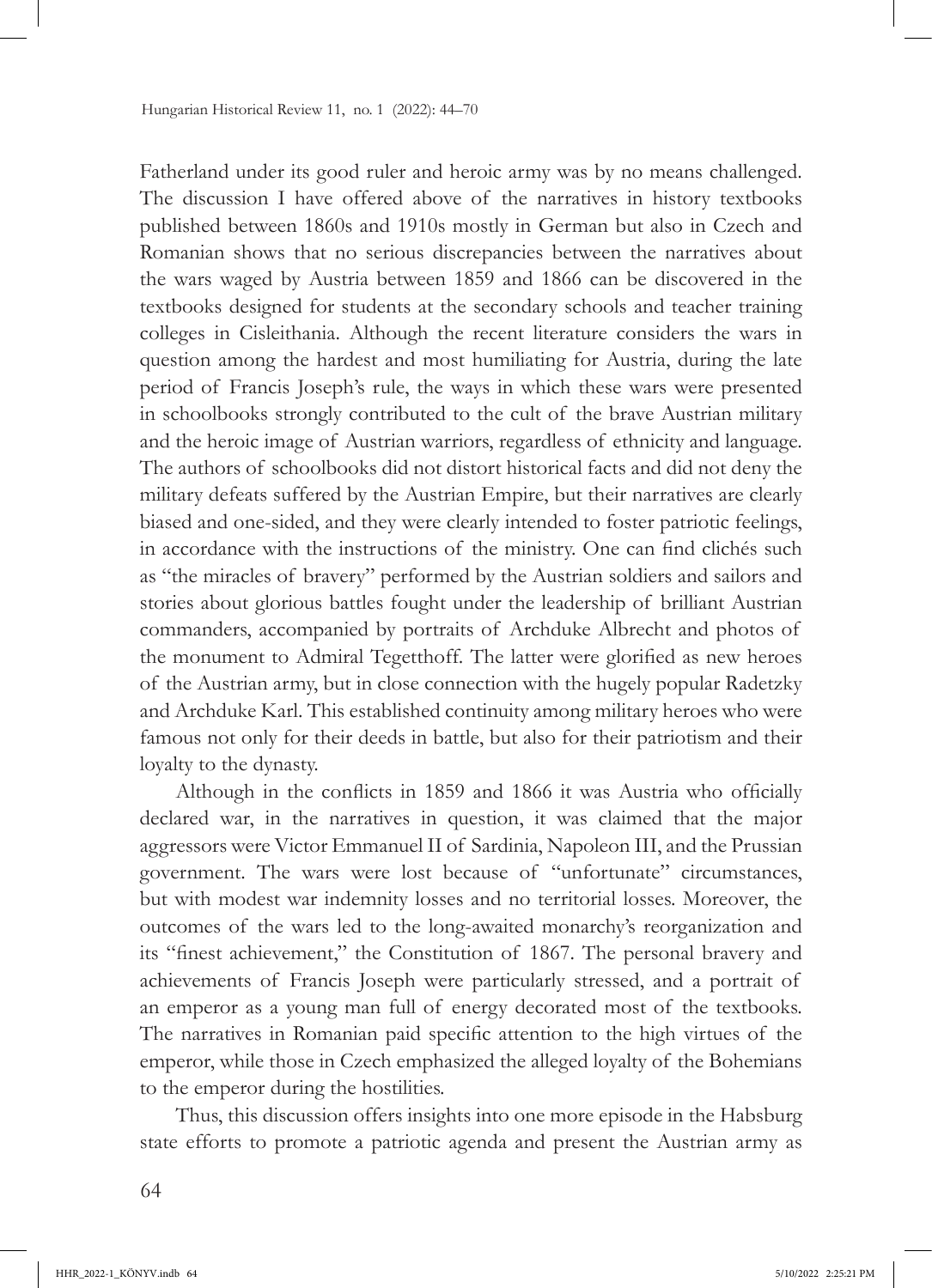a powerful and cohesive force guarding the multinational Fatherland, a force of which every citizen should have been proud. History schoolbooks can be considered an effective means of disseminating the cult of Austrian wars, since large masses of schoolchildren absorbed their narratives under the oversight of state-certified teachers, and these narratives could certainly strengthen patriotic feelings and influence the political views of children as they grew older, much as they could also contribute to the formation of their identities as imperial Austrians. This, in its turn, may offer further insights into the phenomena of military culture, popular patriotism, and dynastic loyalty, which are widely discussed in the recent secondary literature.

### *Bibliography*

#### Primary sources

- *Instructionen für den Unterricht an den Gymnasien in Österreich*. Vienna: K.k. Schulbücher Verlag, 1884.
- Gindely, Anton. *Lehrbuch der allgemeinen Geschichte für Obergymnasien.* Vol. 3. Prague: Carl Bellmann's Verlag, 1864.
- Gindely, Anton. *Lehrbuch der Geschichte für Knabenbürgerschulen*. Revised edition by Julius John. Vienna: Verlag von F. Tempsky, 1910.
- Hannak, Emanuel. *Lehrbuch der Geschichte der Neuzeit für Oberclassen der Mittelschulen*. 4th ed. Vienna: Alfred Hölder k. u k. Hof- und Universitäts-Buchhändler, 1895.
- Hannak, Emanuel. *Österreichische Vaterlandskunde für die oberen Classen der Mittelschulen*. 11th rev. ed. Vienna: Alfred Hölder k. u k. Hof- und Universitäts-Buchhändler, 1896.
- Isopescul, Samuil V. *Manual de Istorie Universală pentru clasele inferioare de scoale secundare*. Vol. 3, *Istoria nouă* [World history textbook for lower secondary school classes. P. III. New history.]. 2nd ed. Suceava: Editura "Scoalei Române," 1901.
- Konečný, Š. M. *Učebnice Dĕjepisu pro mĕšt'anské školy.* Vol. 3, *Vypravování z dĕjin od r. 1740 až po naše dny* [History textbook for secondary schools. Vol. 3, History narratives from 1740 until nowadays]. 2nd ed. Prague: Nakladatel I. L. Kober knihkupectví, 1914.
- Loserth, Johann. *Grundniß der Allgemeinen Geschichte für Obergymnasien, Oberrealschulen und Handelsakademien*. Vol. 3, *Die Neuzeit*. Vienna: Verlag von Karl Graeser, 1884.
- Loserth, Johann. *Leitfaden der Allgemeinen Geschichte für unteren und mittleren Classen der Gymnasien, Realschulen und verwandter Lehranstalten.* Vol. 3, *Die Neuzeit*. Vienna: Verlag von Karl Graeser: 1884.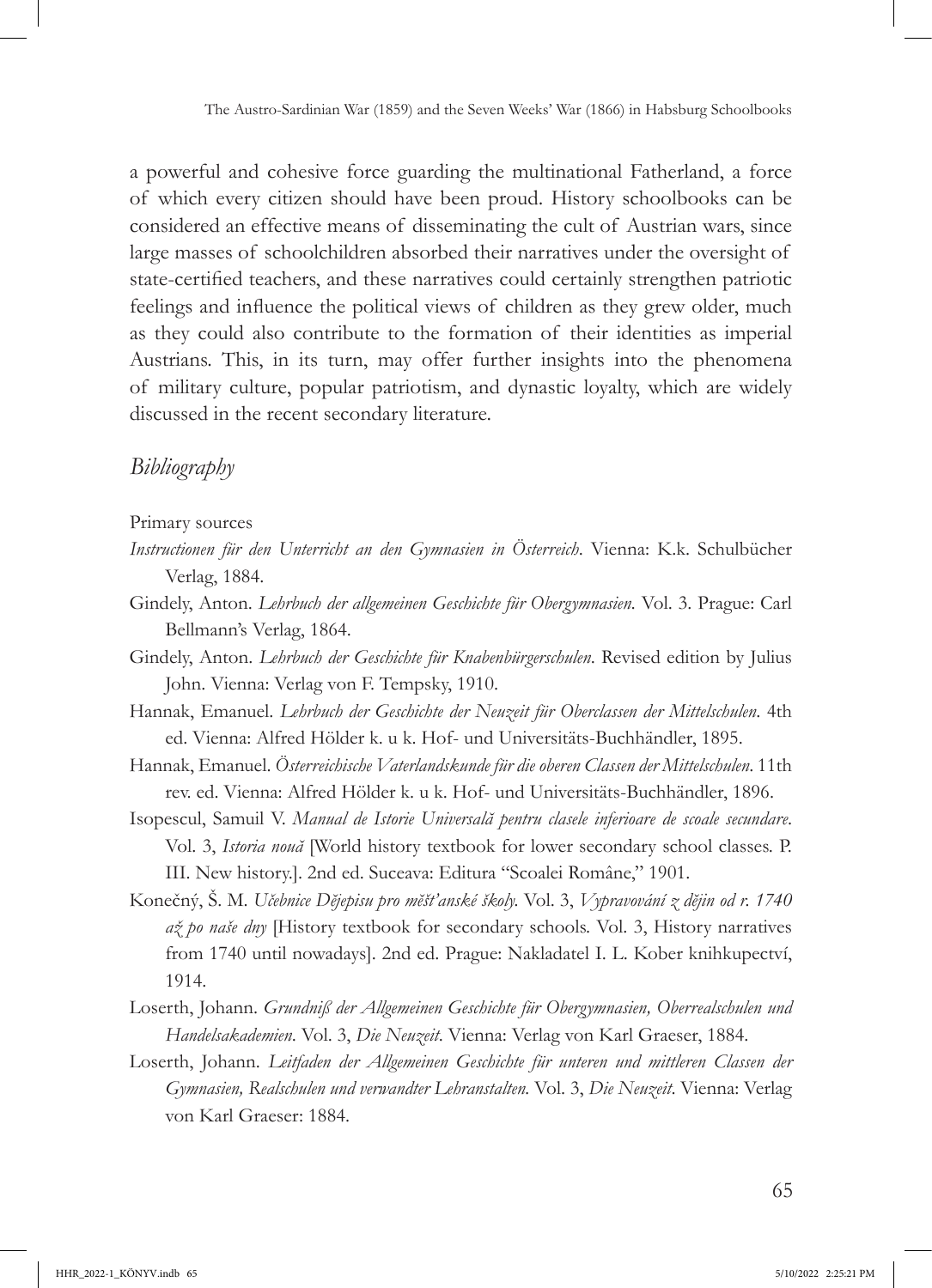- Pennerstorfer, Ignaz. *Lehrbuch der Geschichte für 6-, 7- und 8-classige Volksschulen*. Vienna: Manz'sche k. u. k. Hof-Verlags- und Universitäts-Buchhandlung, 1898.
- Pennerstorfer, Ignaz. *Lehrbuch der Geschichte für Bürgerschulen.* Vol. 2, *Bilder aus der mittleren und neueren Geschichte. Für die II. Classe 3-classiger Bürgerschulen.* 5t rev. ed. Vienna: Manz'sche k. u. k. Hof-Verlags- und Universitäts-Buchhandlung, 1898.
- Pennerstorfer, Ignaz. *Lehrbuch der Geschichte für Bürgerschulen.* Vol. 3, *Bilder aus der mittleren und neueren Geschichte*. *Für die III. Classe 3-classiger Bürgerschulen.* 5th ed. Vienna: Manz'sche k. u. k. Hof-Verlags- und Universitäts-Buchhandlung, 1899.
- Roth, Joseph. *The Radetzky March.* New York: Knopf, 1996.
- Rusch, Gustav. *Grundniß der Geschichte. Mit Benützung bewährter Erzähler für österreichische allgemeine Volksschulen*. Vienna: Verlag von A. Pichler's Witwe & Sohn, Buchhandlung für pädagogische Literatur und Lehrmittelanstalt, 1898.
- Šembera-Koníř. *Obrazy z dĕjepisu všeobecného pro školy mĕšťanské* [Pictures from the world history for municipal schools]. Vol. 1, *Pro I. třidu školy mĕšťanské.* Prague: Bursík & Kohout. Knihkupci c. k. české university a české akademie pro vĕdy, slovessnost a umĕní, 1896.
- Šembera-Koníř. *Obrazy z dĕjepisu všeobecného pro školy mĕšťanské* [Pictures from the world history for municipal schools]. Vol. 2, *Pro II. třidu školy mĕšťanské.* Prague: Bursík & Kohout. Knihkupci c. k. české university a české akademie pro vĕdy, slovessnost a umĕní, 1898.
- Šembera-Koníř. *Obrazy z dĕjepisu všeobecného pro školy mĕšťanské* [Pictures from the world history for municipal schools]. Vol. 3, *Pro III. třidu školy mĕšťanské.* Prague: Bursík & Kohout. Knihkupci c. k. české university a české akademie pro vĕdy, slovessnost a umĕní, 1911.
- Šujan, Fr. *Učebnice Dĕjepisu pro mĕšŤanské školy* [History textbook for secondary schools]. Vol. 3, *Vypravování z dĕjin staréo, středního a nového vĕku.* Prague: Nakladatel I. L. Kober knihkupectví. 1899.
- Tupetz, Theodor. *Geschichte der österreichisch-ungarischen Monarchie, Verfassung und Staatseinrichtungen derselben für den dritten Jahrgang der k. k. Lehrer- und Lehrerinnenbildungsanstalten*. Vienna: Verlag von F. Tempsky, 1904.
- Tupetz, Theodor. *Lehrbuch der allgemeinen Geschichte für Lehrer- und Lehrerinnenbildungsanstalten.* Vol. 3, *Vom Beginn der Neuzeit (1492) bis zum Jahre 1867.* Vienna: Verlag von F. Tempsky, 1916.
- Tupetz, Theodor. *Lehrbuch der allgemeinen Geschichte für Lehrer- und Lehrerinnenbildungsanstalten*. Vol. 2, *Vom Vertrage von Verdun bis auf die Gegenwart.* Vienna and Prague: Verlag von F. Tempsky, 1895.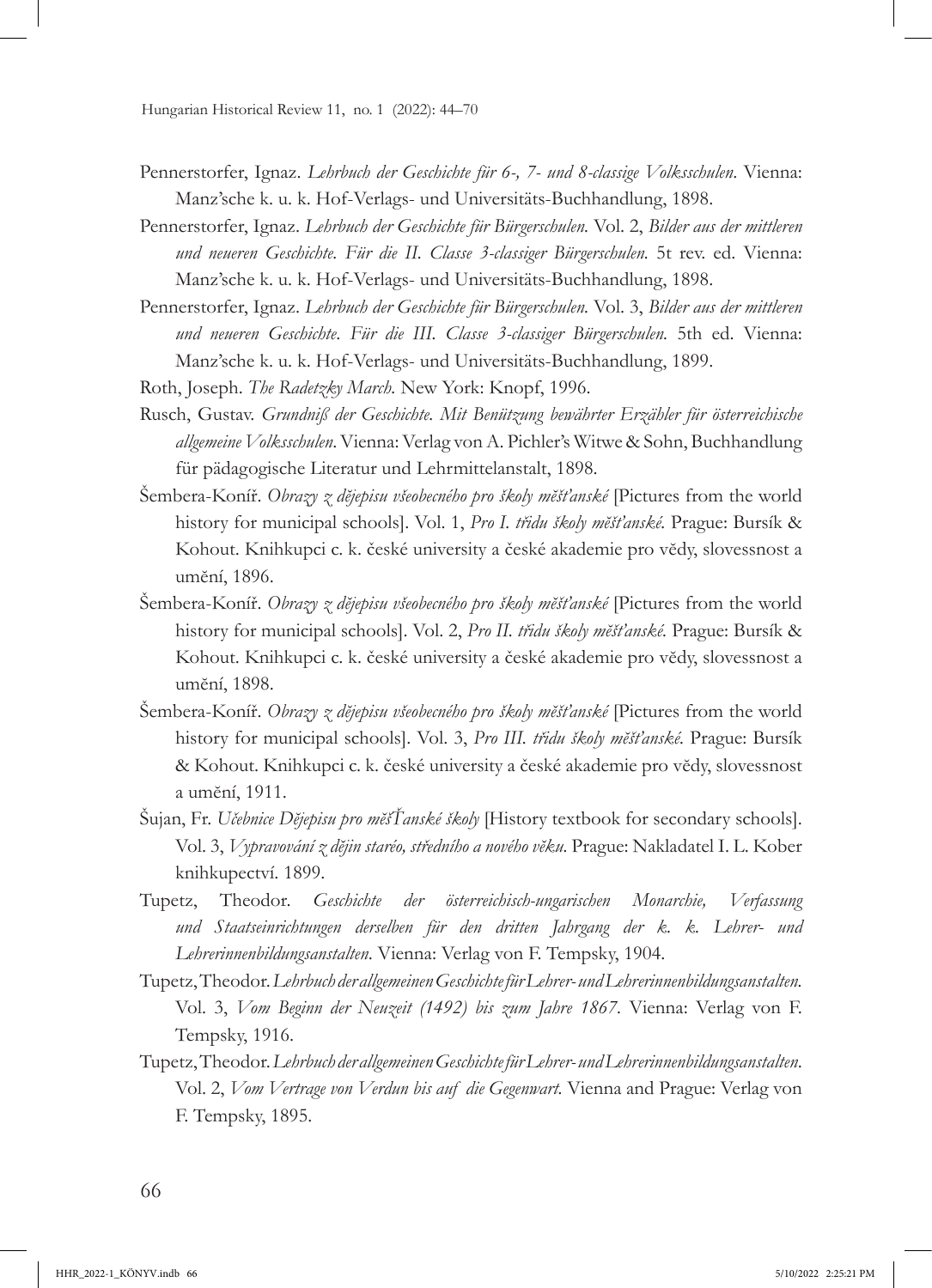Secondary literature

- Almasy, Karin. "Setting the canon, translating the canon: Translations in Slovene school readers and translation policy within the school system of the Habsburg monarchy (1848–1918)." *Chronotopos: A Journal of Translation History*, no. 2 (2019): 43–62. doi: [10.25365/cts-2019-1-2-4](https://doi.org/10.25365/cts-2019-1-2-4)
- Almasy, Karin. *Kanon und nationale Konsolidierung: Übersetzungen und ideologische Steuerung in slowenischen Schullesebüchern (1848–1918)*. Vienna: Böhlau, 2018. doi: [10.7767/9783205231523](https://doi.org/10.7767/9783205231523)
- Ara, Angelo. "Italian Educational Policy Towards National Minorities, 1860–1940." In *Schooling, educational policy and ethnic identity: Comparative studies on governments and nondominant ethnic groups in Europe, 1850–1940*, vol. 1, edited by Janusz Tomiak, 263–89. Dartmouth: European Science Foundation, New York University Press, 1991.
- Bruckmüller, Ernst. "Patriotic and National Myths: National Consciousness and Elementary School Education in Imperial Austria." In *The Limits of Loyalty: Imperial Symbolism, Popular Allegiances, and State Patriotism in the Late Habsburg Monarchy*, edited by Laurence Cole, and Daniel L. Unowsky, 12–29. New York: Berghahn Books, 2007.
- Bruckmüller, Ernst. "An Ehren und an Siegen reich." In *Mythen der Natonen: ein Europäisches Panorama*, edited by Monika Flacke, 269–94. Munich: Koehler & Amelang, 1998.
- Bruckmüller, Ernst. "Patriotismus und Geschichtsunterricht: Lehrpläne und Lehrbücher als Instrumente eines übernationalen Gesamtstaatsbewußtseins in den Gymnasien der späten Habsburgermonarchie." In *Vilfanov zbornik: pravo – zgodovina – narod = Recht – Geschichte – Nation*, edited by Vincenc Rajšp, and Ernst Bruckmüller, 511–29. Ljubljana: Založba ZRC, 1999.
- Bruckmüller, Ernst. *Nation Österreich: kulturelles Bewußtsein und gesellschaftlich-politische Prozesse*. Vienna: Böhlau Verlag, 1996.
- Burger, Hannelore. *Sprachenrecht und Sprachengerechtigkeit im Österreichischen Unterrichtswesen, 1867–1918*. Vienna: Verlag der österreichischen Akademie der Wissenschaften, 1995.
- But, Yuliya. "Ital´ianskie shkol´nye soiuzy imperskogo Triesta: ot zashchity iazykovykh prav k bor´be za naitsiiu" [Italian school associations of imperial Trieste: from the defense of the language rights to the struggle for the nation]. *Tsentral´noevropeiskie issledovania*, no. 3 (2020): 308–26.
- Cohen, Gary B. *Education and Middle-class Society in Imperial Austria, 1848–1918.* West Lafayette: Purdue University Press, 1996.
- Cohen, Gary. T*he Politics of Ethnic Survival: Germans in Prague, 1861–1914*. 2nd ed. West Lafayette, IN: Purdue University Press, 2006.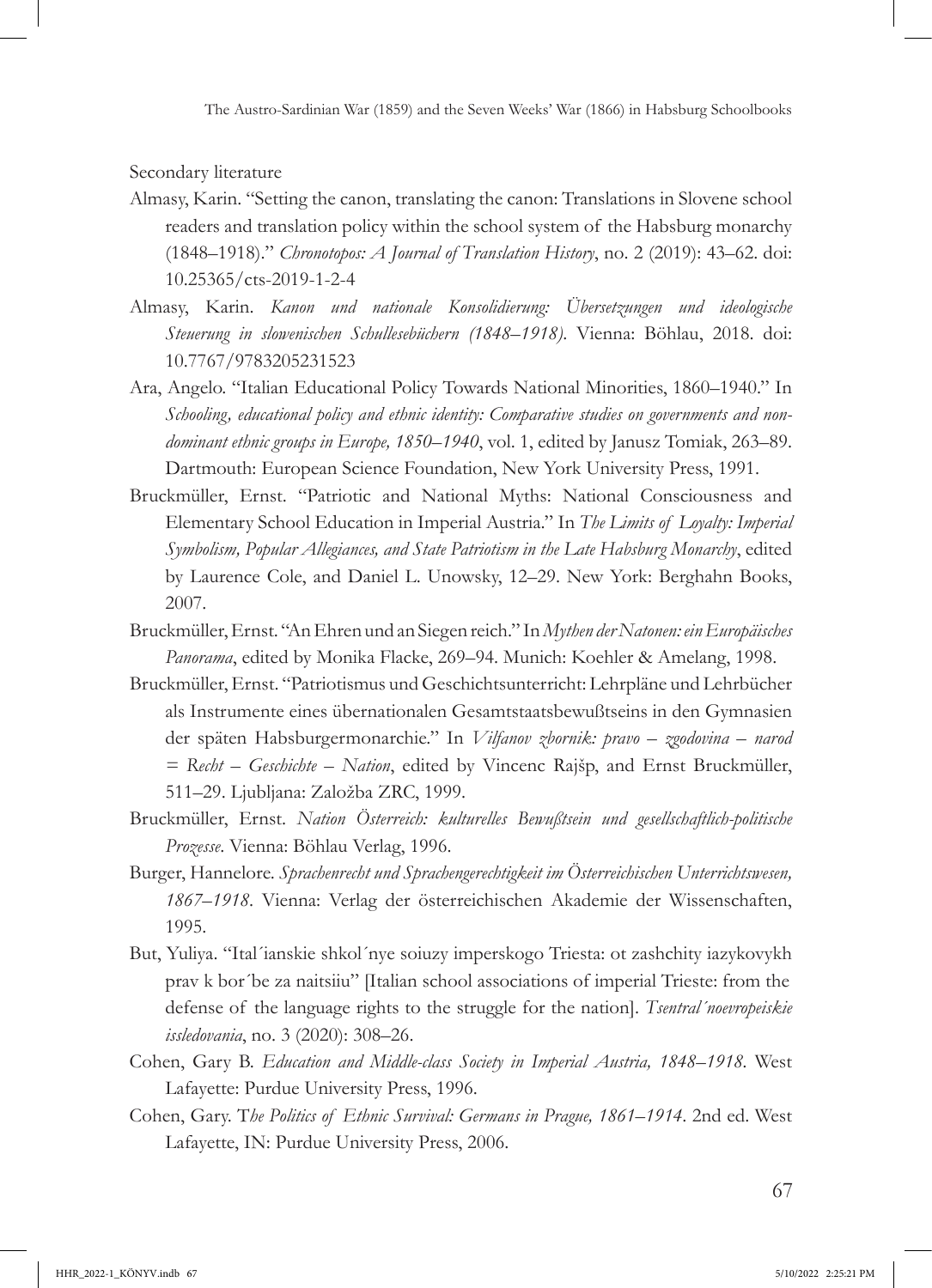- Cole, Laurence. *Military Culture and Popular Patriotism in Late Imperial Austria*. Oxford: Oxford University Press, 2014.
- *Commemorations: The Politics of National Identity*. Edited by John R. Gillis. Princeton, Princeton University Press, 1994.
- Cvrček, Tomáš. *Schooling under Control: The Origins of Public Education in Imperial Austria 1769–1869*. Tübingen: Mohr Siebeck, 2020.
- Dredger, John A. *Tactics and Procurement in the Habsburg Military, 1866–1918*. London: Palgrave Macmillan, 2017.
- Engelbrecht, Helmut. *Geschichte des österreichischen Bildungswesen: Erziehung und Unterricht auf dem Boden Österreichs.* Vol. 4, *Von 1848 bis zum Ende der Monarchie*. Vienna: Österreichischer Bundesverlag, 1986.
- Fass, Paula. *Outside In: Minorities and the Transformation of American Education*. New York: Oxford University Press, 1989.
- Fichtner, Paula Sutter. *The Habsburg Empire: From Dynasticism to Multinationalism.* Malaber, FL: Krieger Publishing Company, 1997.
- Fischer-Galati, Stephen. "Nationalism and Kaisertreue." *Slavic Review* 22, no. 1 (1963): 31–36.
- Grossegger, Elisabeth*. Der Kaiser Huldigungs Festzug*. Vienna: Verlag der österreichischen Akademie der Wissenschaften, 1992.
- Hofeneder, Philipp and Jan Surman*. "*Wissen übersetzen: Schulbücher in der Habsburgermonarchie als Gegenstand translationswissenschaftlicher Forschung." In *Lehrbücher für den Geschichtsunterricht in Galizien*, edited by von Bogusław Dybaś, and Igor Kąkolewski, 142–59. Vienna: Polnische Akademie der Wissenschaften, Wissenschaftliches Zentrum in Wien, 2018.
- Hozier, H. M. *The Seven Weeks' War: The Austro-Prussian Conflict of 1866*. London: Leonaur, 2012.
- Ingrao, Charles W. *The Habsburg Monarchy, 1618–1815*. 2nd ed. Cambridge: Cambridge University Press, 2000.
- Jászi, Oscar. *The Dissolution of the Habsburg Monarchy*. Chicago: The University of Chicago Press, 1929.
- Judson, Peter. *The Habsburg Empire: A New History*. Cambridge, Massachusetts: The Belknap Press of Harvard University Press, 2016.
- Judson, Pieter M. *Guardians of the Nation: Activists on the Language Frontiers of Imperial Austria*. Cambridge: Harvard University Press, 2006.
- King, Jeremy. *Budweisers into Czechs and Germans: A Local History of Bohemian Politics, 1848–1948*. Princeton: Princeton University Press, 2002.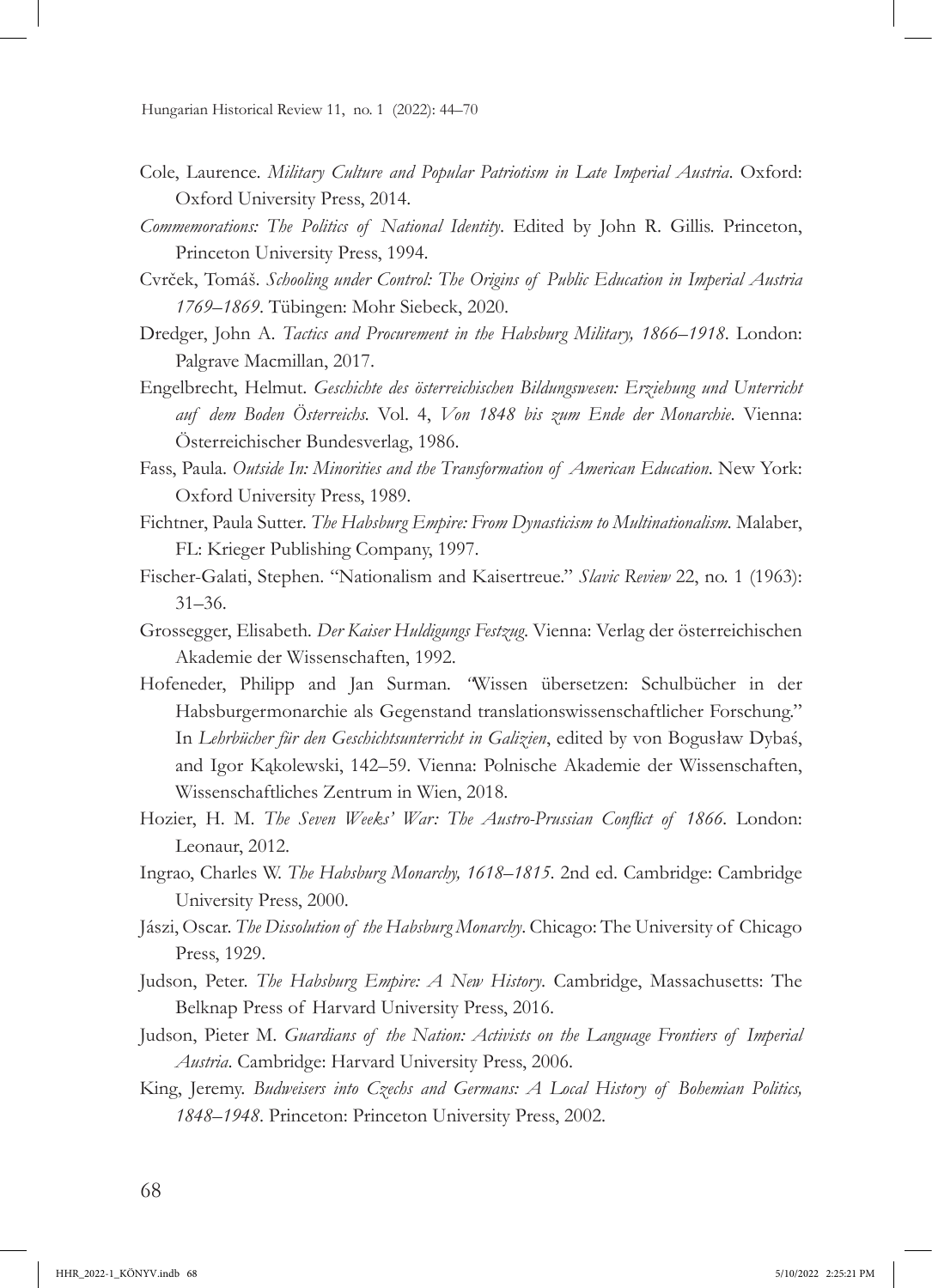- Komleva, Yuliya. "Obrazovatelnaya politika Rossiyskoy imperii po formirovaniyu nadnatsionalnoy identichnosti vo vtoroy polovine XIX veka" [Educational politics for creating supranational identity in the Russian Empire in the second half of the 19th century]. *Stavropol Almanac of the Russian Intellectual History Society* 14 (2013): 110–26.
- Lackey, Scott W. *The Rebirth of the Habsburg Army: Friedrich Beck and the Rise of the General Staff.* London: Greenwood Press, 1995.
- Lehning, James R. *Peasant and French: Cultural Contact in Rural France during the Nineteenth Century*. New York: Cambridge University Press, 1995.
- Mitchell, A. Wess. *The Grand Strategy of the Habsburg Empire*. Princeton University Press, 2018.
- Moore, Scott O. *Teaching the Empire: Education and State Loyalty in Late Habsburg Austria*. West Lafayette: Purdue University Press, 2020.
- Nemes, Robert. *Once and Future Budapest*. DeKalb, IL: Northern Illinois University, 2005.
- Paddock, Troy R. E. *Creating the Russian Peril: Education, the Public Sphere, and National Identity in Imperial Germany, 1890–1914*. Rochester: Camden House, 2010.
- Puttkamer, Joachim von. "Framework of Modernization: Government Legislation and Regulations on Schooling in Transylvania 1780–1914." In *Cultural Dimensions of Elite Formation in Transylvania (1770–1950)*, edited by V. Karády, and B. Z. Török, 15–23. Cluj-Napoca, 2008.
- Puttkamer, Joachim von. *Schulalltag und nationale Integration in Ungarn: Slowaken, Rumänen und Siebenbürger Sachsen in der Auseinandersetzung mit der ungarischen Staatsidee 1867– 1914.* Munich: Oldenbourg, 2003.
- Riesenfellner, Stefan. "Zeitgeschichtelabor: Projekte und Ausstellungen zur österreichischen Kultur- und Zeitgeschichte 1994–2004." In *Focus Austria: Vom Vielvölkerrreich zum EU-Staat*, edited by Siegfried Beer, Edith Marko-Stöckl, Marlies Raffler, Felix Schneider, 84–99. Graz: Selbstverlag des Instituts für Geschichte der Karl-Franzens-Universität Graz, 2003.
- Rozenblit, Marsha L. *Reconstructing a National Identity: The Jews of Habsburg Austria During World War I*. New York: Oxford University Press, 2001.
- Schneid, Frederick C. *The Second War of Italian Unification, 1851–61*. Oxford: Ospray
- *Staging the Past: The Politics of Commemoration in Habsburg Central Europe, 1848 to the Present*. Edited by Maria Bucur, and Nancy M. Wingfield. West Lafayette: Purdue University Press, 2001.
- Sugar, Peter. F. "The Nature of the Non-Germanic Societies under Habsburg Rule." *Slavic Review* 22, no. 1 (1963): 1–30.